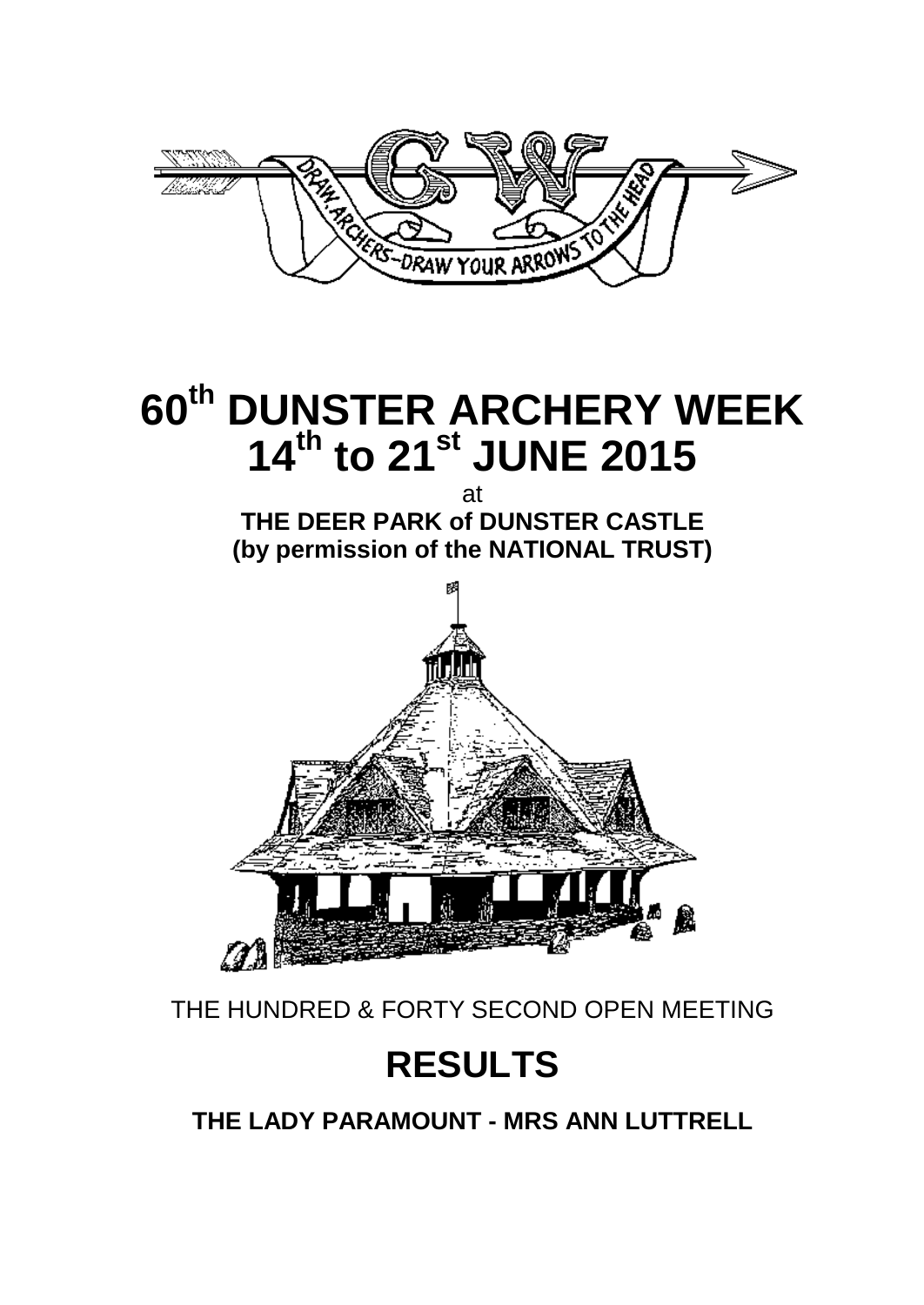# **THE GRAND WESTERN ARCHERY SOCIETY 142nd CHAMPIONSHIP MEETING**

### **Held at the OLD PARK, DUNSTER CASTLE from June 14 th to June 21 st 2015**

## **GRAND WESTERN ARCHERY MEETING PRIZE LIST**

#### **LADIES**

| <b>CHAMPION OF THE WEST</b><br><b>First Visitor Recurve</b><br><b>First GWAS Compound</b><br><b>First Visitor Compound</b><br><b>First GWAS Longbow</b><br><b>First Visitor Longbow</b><br><b>First Lady Barebow</b> | Vikki Gallop<br><b>Julie Sharkey</b><br><b>Pauline Burfitt</b><br><b>Jeanette Holder</b><br>Sophie Woolcock<br><b>Alison Ward</b><br><b>Sam Taylor</b> | <b>Bowmen of Hatch</b><br>Stalybridge<br><b>Chippenham Archers</b><br><b>Southampton Archery Club</b><br><b>Brixham Archers</b><br><b>Leaves Green Bowmen</b><br><b>Harlequin Bowmen</b> |                                                  |
|----------------------------------------------------------------------------------------------------------------------------------------------------------------------------------------------------------------------|--------------------------------------------------------------------------------------------------------------------------------------------------------|------------------------------------------------------------------------------------------------------------------------------------------------------------------------------------------|--------------------------------------------------|
|                                                                                                                                                                                                                      |                                                                                                                                                        | <b>GENTLEMEN</b>                                                                                                                                                                         |                                                  |
| <b>CHAMPION OF THE WEST</b><br><b>First Visitor Recurve</b><br><b>First GWAS Compound</b>                                                                                                                            | <b>Mark Smith</b><br>Dan Heaton<br><b>Jake Bunce</b>                                                                                                   | <b>Bath Archers</b><br><b>Ricky Archers</b><br><b>Cleve Archers</b>                                                                                                                      |                                                  |
| <b>First Visitor Compound</b><br><b>First GWAS Longbow</b><br><b>First Visitor Longbow</b><br><b>First Gentleman Barebow</b>                                                                                         | <b>Lee Miller</b><br><b>Nick Bullus</b><br><b>Clinton Hill</b><br><b>Michael Pearce</b>                                                                | <b>Southampton Archery Club</b><br><b>Bath Archers</b><br><b>Ten Ring</b><br><b>Bournemouth Archery Club</b>                                                                             |                                                  |
| <b>GWAS Most Golds on the Double York or Hereford.</b>                                                                                                                                                               |                                                                                                                                                        | <b>Mark Smith</b>                                                                                                                                                                        | <b>Bath Archers</b>                              |
|                                                                                                                                                                                                                      |                                                                                                                                                        | <b>NOMINATED PAIRS</b>                                                                                                                                                                   |                                                  |
| Recurve:                                                                                                                                                                                                             | <b>GWAS</b> Hazel Ede & Mark Smith                                                                                                                     | <b>Bath Archers</b>                                                                                                                                                                      |                                                  |
| Compound:<br><b>Open</b>                                                                                                                                                                                             | Visitors Sarah Lupton & Darryl Morgan<br><b>Charlie &amp; Kevin Cassidy</b>                                                                            | <b>RN South Coast</b><br><b>Forest of Bere</b>                                                                                                                                           |                                                  |
|                                                                                                                                                                                                                      |                                                                                                                                                        | <b>RECURVE TEAMS</b>                                                                                                                                                                     |                                                  |
| <b>GWAS</b><br><b>Hazel Ede</b>                                                                                                                                                                                      |                                                                                                                                                        | <b>Visitors</b><br><b>Abigail Slark</b>                                                                                                                                                  |                                                  |
| <b>Mark Renouf</b><br><b>Bath Archers</b><br><b>Mark Smith</b>                                                                                                                                                       |                                                                                                                                                        | <b>Alexandra Miller</b>                                                                                                                                                                  | <b>Southampton UAC</b><br><b>Matthew Wellman</b> |
|                                                                                                                                                                                                                      |                                                                                                                                                        | <b>OPEN COMPOUND TEAM</b>                                                                                                                                                                |                                                  |
|                                                                                                                                                                                                                      | <b>Mary Smith</b><br><b>Paul Atkins</b><br><b>John Bennett</b>                                                                                         | <b>Bowmen of Hatch</b>                                                                                                                                                                   |                                                  |
|                                                                                                                                                                                                                      |                                                                                                                                                        | <b>VICTOR LUDORUM</b>                                                                                                                                                                    |                                                  |
| <b>Lady Recurve</b><br><b>Gentlemen Recurve</b><br><b>Ladies Compound</b>                                                                                                                                            | <b>No Competitors</b><br><b>Ciaran Finn</b><br><b>No Competitors</b>                                                                                   | <b>Whitehill Archers</b>                                                                                                                                                                 |                                                  |
| <b>Gentlemen Compound</b><br><b>Ladies Longbow</b><br><b>Gentleman Longbow</b>                                                                                                                                       | <b>Keith Webb</b><br><b>Judith Porsch</b><br><b>Clinton Hill</b>                                                                                       | <b>Fast &amp; Loose</b><br><b>Santpoort</b><br><b>Ten Ring</b>                                                                                                                           |                                                  |
| <b>Ladies Barebow</b><br><b>Gentleman Barebow</b>                                                                                                                                                                    | Sam Taylor<br>Jan de Goede                                                                                                                             | <b>Achilles</b>                                                                                                                                                                          | Harlequin Bowmen                                 |
| Perry Keene Spider (best Longbow gold at 80 yards)                                                                                                                                                                   |                                                                                                                                                        | <b>Rob Twigg</b>                                                                                                                                                                         | <b>Exmouth Archers</b>                           |

*Fellow Archers* 

*For the second year in succession we have enjoyed a dry Dunster Week, maybe I should start taking bets on three years in a row. Any takers? I really must say a huge thank you to all of those on the work party, in particular to Helen Press for running the office all week. They all made my first year as TO pretty painless, the whole week going by without a hitch (well at least none that you the archers will have noticed I hope). Thanks also to Nick for his help in the run up to and during Dunster Week, I couldn't have done this without him. How nice was it to see him looking so relaxed and having a proper holiday this year?* 

*I look forward to seeing you out and about on the shooting line and of course next year at Dunster. We had a fair few newbies this year so why not bring a friend next time?*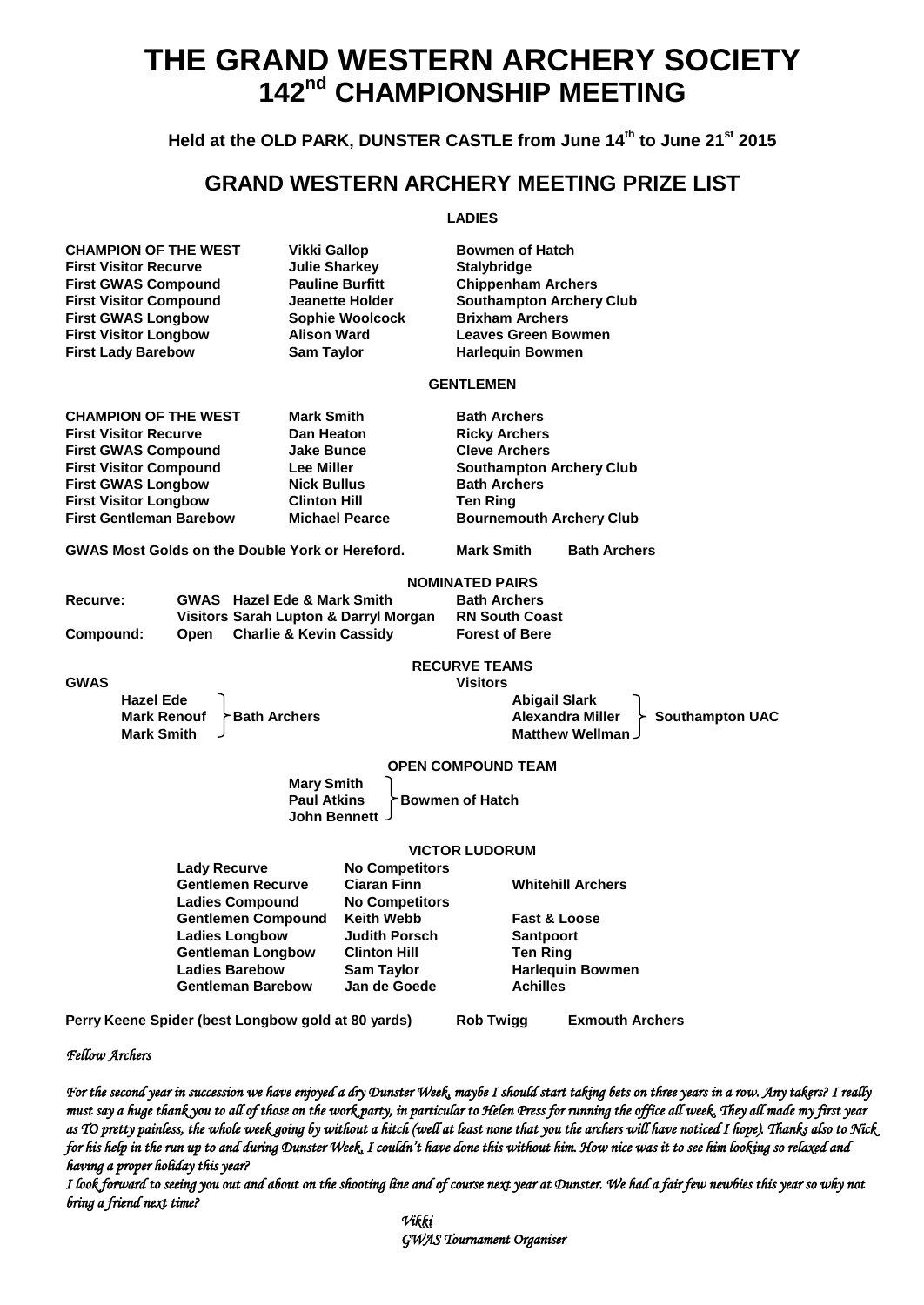## **WA 1440 ROUNDS MONDAY 15TH JUNE 2015**

**UK Record Status**

## **JUDGES: Mr P Collins, Mr J Cunningham, Mr A Gifkins & Miss Jean Howells**

#### **Weather - warm and sunny with light, changeable breeze**

|                                  |                              | <b>Ladies WA1440</b> |                     |                  |                  |                     |                                    |                |                |         |
|----------------------------------|------------------------------|----------------------|---------------------|------------------|------------------|---------------------|------------------------------------|----------------|----------------|---------|
| <b>Ladies Recurve</b>            |                              |                      |                     |                  |                  | Vis 70m 60m 50m 30m | Score 10's X's                     |                |                |         |
| 1 Karen Blanch                   | Minchinhampton               |                      | 271                 | 296              | 278              | 329                 | 1174                               | 29             | 6              |         |
| 2 Sarah Lupton                   | <b>RN South Coast A</b>      | V                    | 271                 | 302              | 276              | 321                 | 1170                               | 21             | 8              |         |
| 3 Zena Barker                    | Loco Bowmen                  |                      | 270                 | 292              | 271              | 323                 | 1156                               | 27             | 13             |         |
| 4 Susan Elkins                   | Wells City A                 |                      | 244                 | 295              | 281              | 320                 | 1140                               | 17             | 3              |         |
| 5 Alexandra Miller               | Southampton UAC              | V                    | 250                 | 270              | 269              | 310                 | 1099                               | 18             | 8              |         |
| 6 Jenny Charman                  | Chiltern                     | V                    | 228                 | 279              | 242              | 308                 | 1057                               | 13             | 3              |         |
| 7 Abigail Slark                  | Southampton UAC              | V                    | 231                 | 247              | 245              | 300                 | 1023                               | 14             | 3              |         |
| 8 Mel Dawes                      | Cleve A                      |                      | 223                 | 263              | 243              | 286                 | 1015                               | 8              | $\overline{2}$ |         |
| 9 Anne Lewin                     | Coastal A                    |                      | 231                 | 257              | 214              | 285                 | 987                                | 14             | 4              |         |
| 10 Sally Sandoe                  | Redruth A                    |                      | 224                 | 261              | 219              | 278                 | 982                                | 12             | 4              |         |
| 11 Amanda George                 | Bowmen of Ina                |                      | 233                 | 235              | 209              | 287                 | 964                                | 8              | 3              |         |
| 12 Barbara Anscombe              | <b>Berkhamsted B</b>         | V                    | 178                 | 237              | 230              | 303                 | 948                                | 15             | 3              |         |
| 13 Karen Williams                | <b>Exeter CoA</b>            |                      | 201                 | 217              | 215              | 299                 | 932                                | 10             | 4              |         |
| 14 Claire Morris                 | <b>Colchester &amp; Dist</b> | V                    | 218                 | 224              | 216              | 273                 | 931                                | 13             | 8              |         |
| 15 Sandra Robinson               | Minchinhampton               |                      | 157                 | 238              | 204              | 283                 | 882                                | $\overline{7}$ | 1              |         |
| 16 Saira Chaudhry                | Exeter CoA                   |                      | 146                 | 198              | 185              | 274                 | 803                                | 5              | 1              |         |
| 17 Caroline Owen                 | <b>Whitehill Archers</b>     | V                    | 166                 | 148              | 0                | 0                   | 314                                | $\overline{2}$ |                | 0 Retd* |
|                                  |                              |                      |                     |                  |                  |                     |                                    |                |                |         |
| <b>Ladies Longbow</b>            |                              |                      | Vis 70m 60m 50m 30m |                  |                  |                     | Score 10's X's                     |                |                |         |
| 1 Kathryn Sartain                | Racketts AC                  | V                    | 151                 | 151              | 109              | 223                 | 634                                | 1              | 0              |         |
| 2 Alison Ward                    | Leaves Green B               | V                    | 84                  | 157              | 142              | 235                 | 618                                | $\overline{2}$ | 1              |         |
| 3 Judith Porsch                  | Santpoort                    | V                    | 46                  | 153              | 74               | 229                 | 502                                | $\overline{2}$ | 1              |         |
| 4 Sophie Woolcock                | Brixham A                    |                      | 68                  | 101              | 67               | 204                 | 440                                | $\overline{2}$ | 1              |         |
| 5 Val Leveridge                  | Coastal A                    |                      | 64                  | 78               | 60               | 207                 | 409                                | 4              | 1              |         |
| 6 Marika van der Loo             | <b>ACE-Xclusive</b>          | V                    | 68                  | 83               | 103              | 154                 | 408                                | 2              | $\mathbf 0$    |         |
| 7 Mavis Reynolds                 | Cheltenham A                 |                      | 89                  | 103              | 65               | 129                 | 386                                | 3              | $\mathbf 0$    |         |
| 8 Michelle Loxley                | South Wilts AC               |                      | 16                  | 76               | 46               | 123                 | 261                                | 0              | $\mathbf 0$    |         |
| 9 Jane Forrow                    | Exmouth A                    |                      | 15                  | 39               | 51               | 105                 | 210                                | 1              | 0              |         |
| 10 Petra Nooji                   | Santpoort                    | V                    | 11                  | 10               | 30               | 82                  | 133                                | 1              | $0 *$          |         |
| Penny Neaverson                  | Saints & Sinners B           | V                    | 64                  | 68               | 71               | 0                   | 203                                | $\mathbf 0$    |                | 0 Retd  |
| <b>Ladies Compound Unlimited</b> |                              |                      |                     |                  |                  |                     | Vis 70m 60m 50m 30m Score 10's X's |                |                |         |
| 1 Kay Smith                      | Devizes B                    |                      | 325                 | 338              | 329              | 348                 | 1340                               | 66             | 25             |         |
| 2 Rhiannon Norfolk               | Bath A                       |                      | 316                 | 328              | 312              | 344                 | 1300                               | 49             | 18             |         |
| 3 Jan Howells                    | Pentref B                    | V                    | 315                 | 330              | 306              | 342                 | 1293                               | 49             | 20             |         |
| 4 Sheila Harris                  | Redhill A                    | V                    | 310                 | 321              | 318              | 337                 | 1286                               | 46             | 21             |         |
| 5 Pauline Swift                  | <b>Atkins Archers</b>        | V                    | 311                 | 313              | 307              | 346                 | 1277                               | 49             | 18             |         |
| 6 Charlie Cassidy                | Forest of Bere B             | V                    | 300                 | 326              | 316              | 330                 | 1272                               | 43             | 11             |         |
| 7 Jeanette Holder                | Southampton AC               | V                    | 315                 | 318              | 297              | 339                 | 1269                               | 39             | 15             |         |
| 8 Cecile Midrouillet             | Allington Castle A           | V                    | 284                 | 302              | 308              | 339                 | 1233                               | 32             | $\overline{7}$ |         |
| 9 Mollie Wix                     | Exeter CoA                   |                      | 268                 | 294              | 270              | 320                 | 1152                               | 31             | $\overline{7}$ |         |
| 10 Judith Martin                 | Mid Somerset B               |                      | 265                 | 277              | 267              | 308                 | 1117                               | 22             | 3              |         |
| <b>Hilary Underwood</b>          | Royal Tox                    | V                    | 0                   | $\boldsymbol{0}$ | $\boldsymbol{0}$ | 0                   | 0                                  | 0              |                | 0 DNS   |
|                                  |                              |                      |                     |                  |                  |                     |                                    |                |                |         |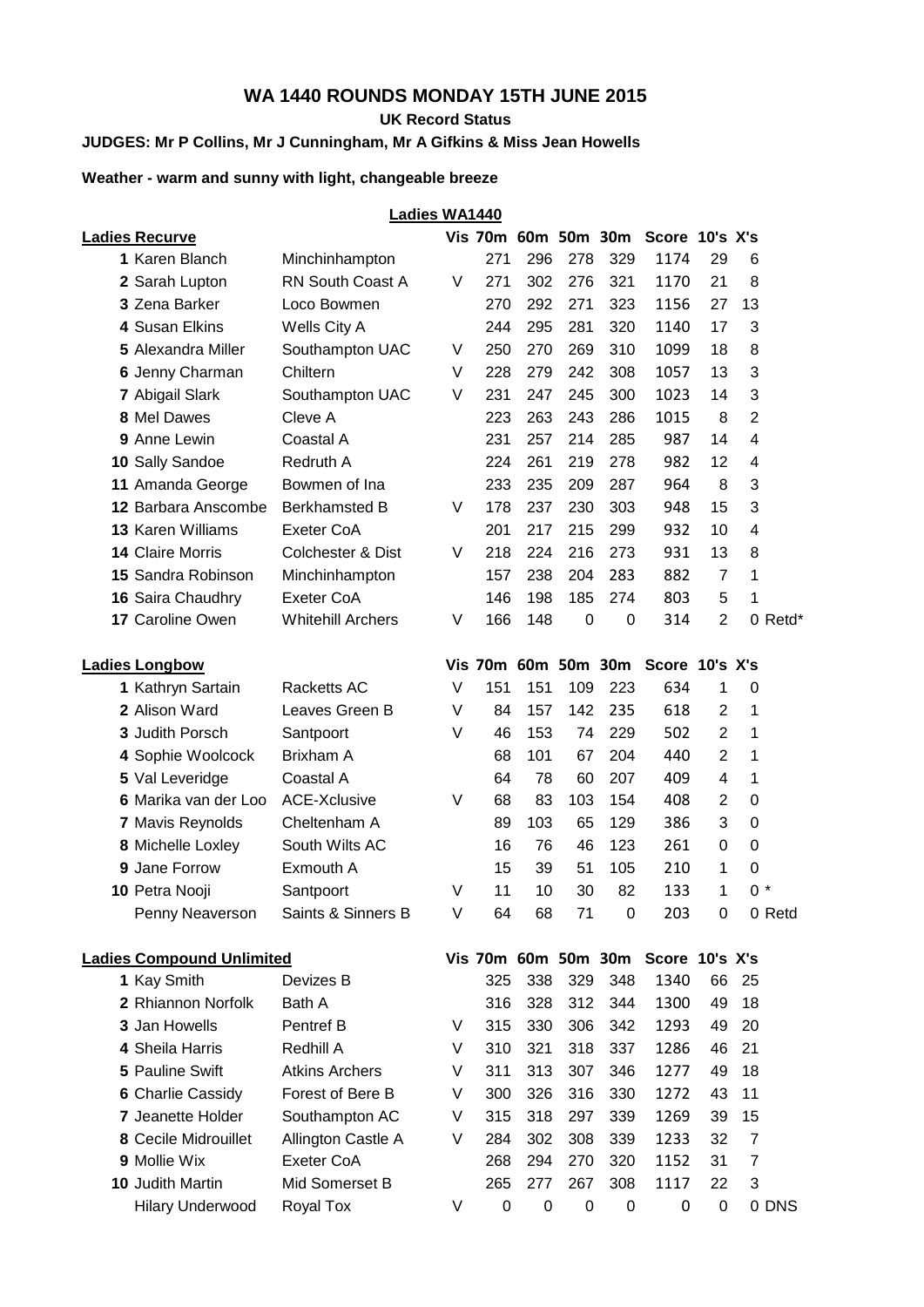| <b>Ladies Barebow</b>           |                           |   |           |                  |             | Vis 70m 60m 50m 30m | Score 10's X's                     |                |                |        |
|---------------------------------|---------------------------|---|-----------|------------------|-------------|---------------------|------------------------------------|----------------|----------------|--------|
| 1 Jacqui Gould                  | Crown Archers             | V | 259       | 296              | 272         | 288                 | 1115                               | 6              | 2              |        |
| 2 Sam Taylor                    | Harlequin B               | ٧ | 187       | 236              | 145         | 266                 | 834                                | 5              | 4              |        |
| 3 Karen Grassie                 | Exeter CoA                |   | 98        | 150              | 147         | 211                 | 606                                | 4              | $\overline{2}$ |        |
| Michaela Lake                   | <b>Eastbourne Archers</b> | V | 0         | $\mathbf 0$      | $\mathbf 0$ | 0                   | 0                                  | $\Omega$       |                | 0 DNS  |
|                                 |                           |   |           |                  |             |                     |                                    |                |                |        |
| <b>Gents Compound Unlimited</b> |                           |   |           |                  |             |                     | Vis 70m 60m 50m 30m Score 10's X's |                |                |        |
| 1 Warwick Drew                  | Allington Castle A        | V | 223       | 293              | 250         | 300                 | 1066                               | 13             | 7              |        |
|                                 |                           |   |           |                  |             |                     |                                    |                |                |        |
|                                 | Gents WA1440              |   |           |                  |             |                     |                                    |                |                |        |
| <b>Gents Recurve</b>            |                           |   |           |                  |             |                     | Vis 90m 70m 50m 30m Score 10's X's |                |                |        |
| 1 Mark Smith                    | Bath A                    |   | 280       | 313              | 306         | 337                 | 1236                               | 38             | 13             |        |
| 2 Edward McDermott              | <b>Ramsey Ravens</b>      | V | 276       | 306              | 309         | 328                 | 1219                               | 30             | 12             |        |
| <b>3 Jaibez Macriner</b>        | <b>West Somerset CoA</b>  |   | 265       | 299              | 301         | 338                 | 1203                               | 33             | 11             |        |
| 4 Duncan Garner                 | Bath A                    |   | 243       | 294              | 297         | 328                 | 1162                               | 33             | 8              |        |
| 5 Luke Jones                    | Cleve A                   |   | 240       | 276              | 265         | 334                 | 1115                               | 23             | 6              |        |
| 6 Darryl Morgan                 | <b>RN South Coast A</b>   | V | 211       | 288              | 294         | 316                 | 1109                               | 15             | 5              |        |
| 7 Adrian Charman                | Chiltern                  | V | 240       | 277              | 267         | 315                 | 1099                               | 20             | 6              |        |
| 8 Stuart Sartain                | <b>Racketts AC</b>        | V | 231       | 289              | 256         | 319                 | 1095                               | 18             | 4              |        |
| 9 Philip Short                  | Meriden                   | V | 219       | 265              | 289         | 318                 | 1091                               | 15             | 5              |        |
| 10 Dan Heaton                   | <b>Ricky Archers</b>      | V | 218       | 263              | 280         | 323                 | 1084                               | 16             | 6              |        |
| 11 Keith Townsend               | Bath A                    |   | 205       | 262              | 274         | 320                 | 1061                               | 21             | 0              |        |
| <b>12 Neill Garratt</b>         | Redhill A                 | V | 199       | 253              | 276         | 313                 | 1041                               | 13             | 5              |        |
| <b>13 Martin Preece</b>         | Wyre Forest CoA           | V | 212       | 264              | 246         | 296                 | 1018                               | 13             | 0              |        |
| 14 Nick Chubb                   | Coastal A                 |   | 200       | 246              | 264         | 299                 | 1009                               | 12             | 0              |        |
| <b>15 Matthew Wellman</b>       | Southampton UAC           | V | 197       | 255              | 247         | 301                 | 1000                               | 8              | 3              |        |
| <b>16 Steve Yates</b>           | <b>B</b> of Guernsey      | V | 190       | 240              | 238         | 296                 | 964                                | 11             | 4 *            |        |
| <b>17 Michael Sessions</b>      | Southampton UAC           | V | 216       | 222              | 221         | 293                 | 952                                | 11             | $\overline{c}$ |        |
| 18 Kenny Hosegood               | Loco Bowmen               |   | 181       | 255              | 223         | 287                 | 946                                | 10             | 6              |        |
| 19 Tim Pratt                    | Exmouth A                 |   | 199       | 229              | 224         | 288                 | 940                                | 14             | 1              |        |
| 20 Richard Harding              | Perriswood Bowmen         | V | 188       | 221              | 233         | 288                 | 930                                | 16             | 4              |        |
| 21 Barry Green                  | Gosport Bowmen            | V | 157       | 220              | 238         | 308                 | 923                                | 13             | 1              |        |
| 22 Jimmy Sandoe                 | Redruth A                 |   | 166       | 214              | 242         | 285                 | 907                                | $\overline{7}$ | $\overline{2}$ |        |
| 23 Daniel Finn                  | Wyre Forest CoA           | V | 170       | 228              | 201         | 281                 | 880                                | 6              | $2*$           |        |
| 24 Nigel Davies                 | Perriswood Bowmen         | V | 118       | 249              | 222         | 280                 | 869                                | 8              | 4              |        |
| 25 Peter Dawson                 | <b>B</b> of Lychett       |   | 103       | 234              | 245         | 280                 | 862                                | 5              | 0              |        |
| 26 Colin Deacon                 | Bath A                    |   | 152       | 203              | 212         | 258                 | 825                                | 5              | $\overline{2}$ |        |
| 27 Duncan Smart                 | Kyrton A                  |   | 117       | 146              | 203         | 245                 | 711                                | 3              | 0              |        |
| 28 David Stewart                | Brixham A                 |   | 71        | 147              | 188         | 263                 | 669                                | 3              | 0              |        |
| 29 Ciaran Finn                  | <b>Whitehill Archers</b>  | V | 171       | 125              | 131         | 232                 | 659                                | 4              | 1              |        |
| 30 Declan Ashworth              | AC Delco B                | V | 63        | 148              | 200         | 230                 | 641                                | 4              | 1              |        |
| 31 Jason Finn                   | Wyre Forest CoA           | V | 68        | 110              | 117         | 185                 | 480                                | 3              | $1 *$          |        |
| Mark Renouf                     | Bath A                    |   | 260       | 279              | 288         | 0                   | 827                                | 4              |                | 1 Retd |
| <b>Brian Barber</b>             | Tonbridge A               | V | $\pmb{0}$ | $\boldsymbol{0}$ | 0           | 0                   | 0                                  | 0              |                | 0 Retd |
| <b>Gents Longbow</b>            |                           |   |           |                  |             |                     | Vis 90m 70m 50m 30m Score 10's X's |                |                |        |
| 1 Clinton Hill                  | Ten Ring A                | V | 91        | 165              | 201         | 267                 | 724                                | 6              | 0              |        |
| 2 Henry Evans                   | Saints & Sinners B        | V | 85        | 181              | 157         | 256                 | 679                                | 6              | 0              |        |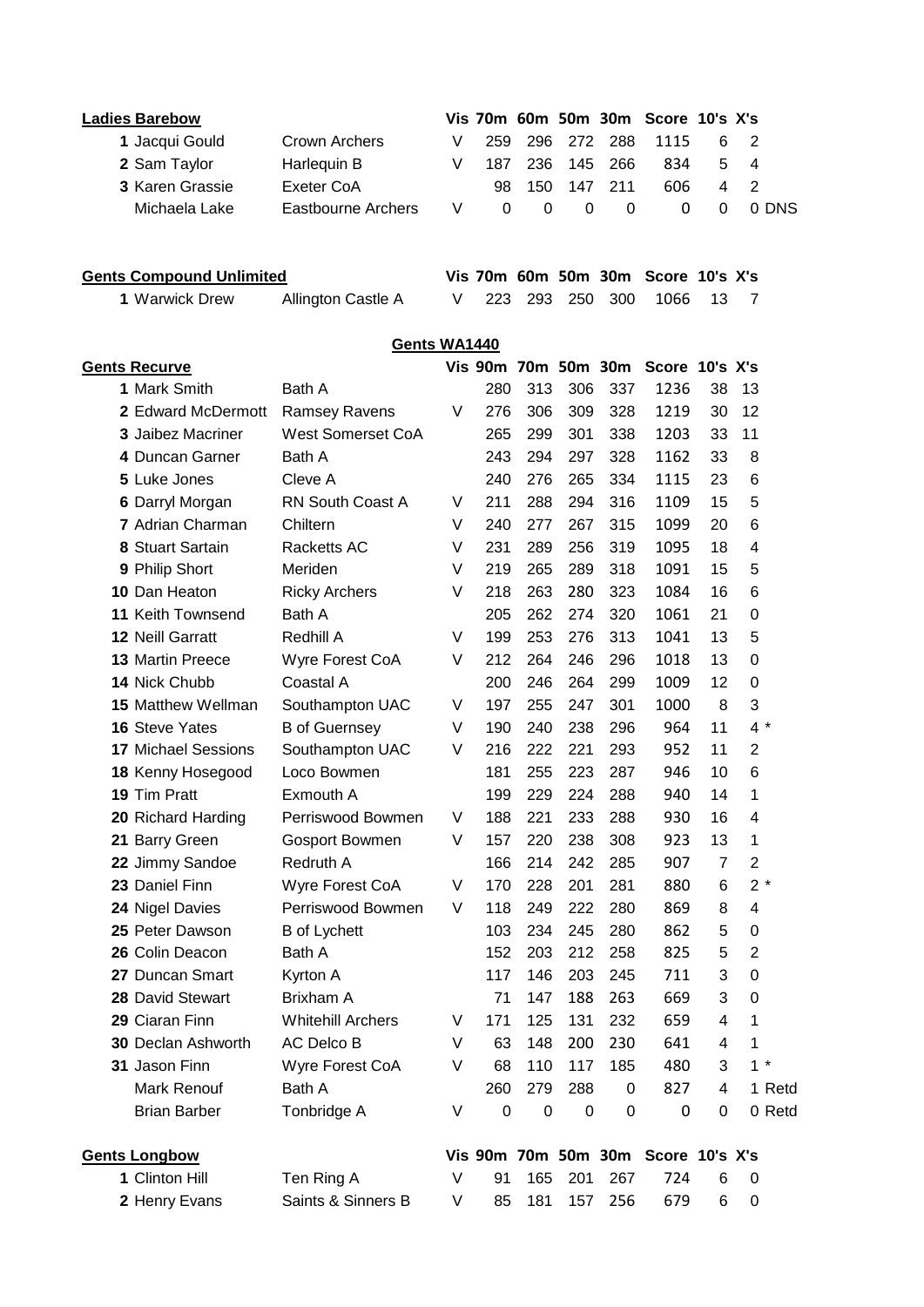|                                 | 3 Alan Smith             | Newhaven AC             | V | 112         | 109         | 164         | 266                 | 651                                | 5              | $0 *$          |        |
|---------------------------------|--------------------------|-------------------------|---|-------------|-------------|-------------|---------------------|------------------------------------|----------------|----------------|--------|
|                                 | 4 Nicholas Bullus        | Bath A                  |   | 71          | 136         | 167         | 268                 | 642                                | 3              | $\mathbf 0$    |        |
|                                 | 5 David Smith            | <b>RLSAS</b>            | V | 64          | 146         | 166         | 210                 | 586                                | 6              | $\overline{c}$ |        |
|                                 | 6 Rob Twigg              | Exmouth A               |   | 90          | 122         | 147         | 221                 | 580                                | 3              | $0 *$          |        |
|                                 | <b>7 Ernie Breuer</b>    | Santpoort               | V | 69          | 84          | 115         | 257                 | 525                                | 1              | 0              |        |
|                                 | 8 Christopher Quinn      | Exeter CoA              |   | 52          | 122         | 103         | 172                 | 449                                | 1              | $0 *$          |        |
|                                 | 9 Nigel Woodhead         | Redhill A               | V | 59          | 63          | 81          | 187                 | 390                                | 1              | 0              |        |
|                                 | <b>10 Maarten Porsch</b> | Santpoort               | V | 44          | 46          | 80          | 219                 | 389                                | $\overline{2}$ | 0              |        |
|                                 | 11 Steve Chapman         | Newhaven AC             | V | 23          | 64          | 106         | 167                 | 360                                | 1              | 0              |        |
|                                 | 12 Keith Clark           | Kestrels AC             | V | 19          | 29          | 91          | 164                 | 303                                | 1              | 0              |        |
|                                 | 13 Steve Purkiss         | Fox A                   | V | 24          | 51          | 45          | 122                 | 242                                | 1              | $0 *$          |        |
|                                 | 14 Ian Evans             | <b>RN South Coast A</b> | V | 21          | 39          | 18          | 159                 | 237                                | 0              | 0              |        |
|                                 | 15 Barry Anscombe        | <b>Berkhamsted B</b>    | V | 19          | 65          | 37          | 112                 | 233                                | 1              | 1              |        |
|                                 | 16 Paul Tuffs            | Bath A                  |   | 22          | 32          | 60          | 107                 | 221                                | 0              | $\mathbf 0$    |        |
|                                 | 17 John Gallop           | <b>Burnham CoA</b>      |   | 33          | 38          | 38          | 107                 | 216                                | 1              | $\mathbf 0$    |        |
|                                 | Ron Smith                | Newhaven AC             | V | $\mathbf 0$ | $\mathbf 0$ | $\mathbf 0$ | $\pmb{0}$           | 0                                  | 0              |                | 0 DNS  |
|                                 |                          |                         |   |             |             |             |                     |                                    |                |                |        |
| <b>Gents Compound Unlimited</b> |                          |                         |   |             |             |             | Vis 90m 70m 50m 30m | Score 10's X's                     |                |                |        |
|                                 | 1 Neil Bennett           | Exmouth A               |   | 323         | 332         | 342         | 356                 | 1353                               | 76             | 21             |        |
|                                 | 2 Keith Webb             | Fast & Loose            |   | 317         | 343         | 336         | 353                 | 1349                               | 76             | 30             |        |
|                                 | 3 Stephen Newton         | Canford Magna           |   | 307         | 325         | 333         | 352                 | 1317                               | 62             | 24             |        |
|                                 | 4 Scott Potter           | Wyre Forest CoA         | V | 312         | 323         | 327         | 348                 | 1310                               | 56             | 17             |        |
|                                 | 5 Chris Horan            | <b>Ashford Archers</b>  | V | 285         | 327         | 332         | 355                 | 1299                               | 58             | 35             |        |
|                                 | <b>6 Kevin Cassidy</b>   | Forest of Bere B        | V | 308         | 320         | 329         | 341                 | 1298                               | 50             | 15             |        |
|                                 | <b>7</b> Dominic Latham  | Bath A                  |   | 296         | 321         | 330         | 340                 | 1287                               | 47             | 16             |        |
|                                 | 8 Neil Wells-R'son       | Redhill A               | V | 296         | 318         | 315         | 336                 | 1265                               | 34             | $\overline{7}$ |        |
|                                 | 9 Tony Smith             | Devizes B               |   | 256         | 322         | 322         | 338                 | 1238                               | 40             | 6              |        |
|                                 | 10 Phill Carder          | Exmouth A               |   | 288         | 296         | 313         | 333                 | 1230                               | 35             | 10             |        |
| 11                              | Alan Robinson            | Minchinhampton          |   | 289         | 302         | 273         | 327                 | 1191                               | 30             | 8              |        |
|                                 | 12 Peter Himsworth       | Black & Gold A          |   | 260         | 289         | 264         | 296                 | 1109                               | 25             | 11             |        |
|                                 | <b>13 Dave Harris</b>    | Redhill A               | V | 222         | 277         | 264         | 309                 | 1072                               | 14             | 3              |        |
|                                 | <b>Bill Bell</b>         | Wyre Forest CoA         | V | 305         | 330         | 334         | 0                   | 969                                | 34             |                | 6 Retd |
|                                 | Clive Jeffery            | Allington Castle A      | V | $\pmb{0}$   | $\pmb{0}$   | $\mathbf 0$ | 0                   | 0                                  | $\mathbf 0$    |                | 0 DNS  |
|                                 |                          |                         |   |             |             |             |                     |                                    |                |                |        |
|                                 | <b>Gents Barebow</b>     |                         |   |             |             |             |                     | Vis 90m 70m 50m 30m Score 10's X's |                |                |        |
|                                 | 1 Alan Holder            | Southampton AC          | V | 187         | 229         | 240         | 318                 | 974                                | 14             | 4              |        |
|                                 | 2 Michael Pearce         | Bournemouth AC          |   | 214         | 239         | 236         | 285                 | 974                                | $\overline{7}$ | 3              |        |
|                                 | 3 Jason Meehan           | The High Weald AC       | V | 161         | 242         | 250         | 317                 | 970                                | 12             | 5              |        |
|                                 | 4 Simon Browning         | Perriswood Bowmen       | V | 196         | 213         | 216         | 299                 | 924                                | 11             | 3              |        |
|                                 | 5 Steve Morris           | Colchester & Dist       | V | 127         | 167         | 191         | 287                 | 772                                | 8              | $\mathbf 1$    |        |
|                                 | 6 Jan de Goede           | Achilles                | V | 42          | 65          | 151         | 272                 | 530                                | 5              | $1 *$          |        |
|                                 | 7 Chris Hassall          | Mid Somerset B          |   | 21          | 55          | 42          | 189                 | 307                                | 1              | 0              |        |

**\* Score and/or distance total(s) adjusted to show correct total(s). Errors found in addition on score sheet.**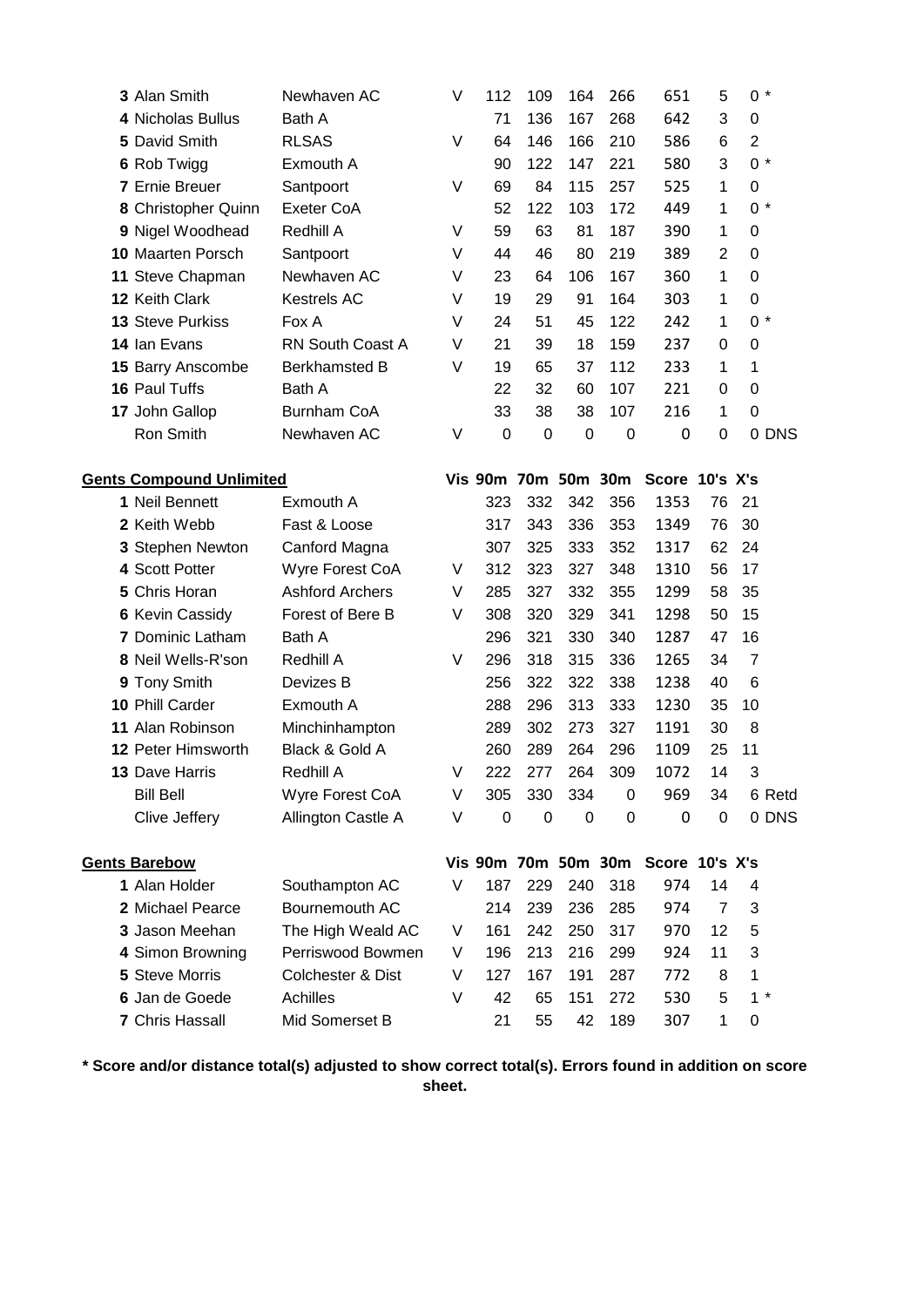## **FIELD ROUND TUESDAY 16th JUNE 2015**

#### **JUDGES; Mr G Farrell, Mrs P Tonkin & Mr R Jones**

## **Ernie Potter Trophy; Roy Binding, GNAS**

| <b>Ladies American Flatbow</b>   |                           | <b>Hits</b> | <b>Score</b> | <b>Kills</b>    |
|----------------------------------|---------------------------|-------------|--------------|-----------------|
| 1 Sam Taylor                     | Harlequin B               | 27          | 314          | 2               |
| <b>Ladies Barebow</b>            |                           | <b>Hits</b> | <b>Score</b> | <b>Kills</b>    |
| 1 Wendy Wills                    | Supermarine B             | 29          | 370          | 2               |
| 2 Michaela Lake                  | <b>Eastbourne Archers</b> | 21          | 264          | 3               |
| <b>3 Alexandra Miller</b>        | Southampton UAC           | 25          | 256          | $\overline{2}$  |
| 4 Jules Rikunenko                | <b>Redditch CoA</b>       | 18          | 196          | 1               |
| Denys Barratt                    | Harlequin B               | 0           | 0            | 0 DNS           |
| <b>Carol Pettinger</b>           | <b>West Somerset CoA</b>  | $\Omega$    | 0            | 0 DNS           |
| <b>Ladies Compound Unlimited</b> |                           | <b>Hits</b> | <b>Score</b> | <b>Kills</b>    |
| 1 Pauline Swift                  | <b>Atkins Archers</b>     | 32          | 516          | 12 <sup>2</sup> |
| 2 Michelle Loxley                | South Wilts AC            | 32          | 448          | 4               |
| Collette O'Shea                  | <b>Rebellion Archers</b>  | 14          | 200          | 1 Retd          |
| Jeanette Holder                  | Southampton AC            | 0           | 0            | 0 DNS           |
| <b>Ladies Freestyle</b>          |                           | <b>Hits</b> | <b>Score</b> | <b>Kills</b>    |
| 1 Barbara Webb                   | Black & Gold A            | 31          | 446          | 10              |
| 2 Sarah Lupton                   | <b>RN South Coast A</b>   | 30          | 422          | 6               |
| 3 Carol Williams                 | Black & Gold A            | 27          | 340          | 10              |
| 4 Samantha Hewkin                | Southampton UAC           | 25          | 326          | 2               |
| <b>Ladies Longbow</b>            |                           | <b>Hits</b> | <b>Score</b> | <b>Kills</b>    |
| 1 Judith Porsch                  | Santpoort                 | 26          | 298          | 2               |
| 2 Sophie Woolcock                | Brixham A                 | 27          | 272          | 3               |
| <b>3 Christine Oakes</b>         | Exeter CoA                | 21          | 266          | 5               |
| 4 Mavis Reynolds                 | Cheltenham A              | 23          | 252          | 4               |
| 5 Roz Summers                    | Southampton AC            | 23          | 240          | 1               |
| 6 Veronica Westdorp              | <b>Centaur Amersfoort</b> | 23          | 234          | $\overline{2}$  |
| 7 Val Scull                      | Exeter CoA                | 20          | 192          | 1               |
| 8 Karen Wootton                  | Audco A                   | 14          | 180          | 0               |
| 9 Sandra Willis                  | Surrey B                  | 17          | 158          | 3               |
| 10 Carole Tidd                   | Bournemouth AC            | 41          | 116          | 0               |
| Marilyn Watson                   | Audco A                   | 8           | 102          | 1 Retd          |
|                                  | Saints & Sinners B        | 0           | $\Omega$     | 0 DNS           |
| Penny Neaverson                  |                           |             |              |                 |
| Petra Nooji                      | Santpoort                 | 0           | 0            | 0 DNS           |
| <b>Ladies Traditional</b>        |                           | <b>Hits</b> | <b>Score</b> | <b>Kills</b>    |
| 1 Helen Harvey                   | <b>Crystal Palace B</b>   | 24          | 254          | 2               |
| 2 Rita Medley                    | Audco A                   | 14          | 158          | 0               |
| <b>Gents American Flatbow</b>    |                           | <b>Hits</b> | <b>Score</b> | <b>Kills</b>    |
| 1 Richard Powell                 | Chippenham A              | 28          | 430          | 7               |
| 2 Martin Pettinger               | <b>B</b> of Danesfield    | 30          | 404          | 6               |
| Declan Ashworth                  | AC Delco B                | 0           | 0            | 0 DNS           |
|                                  |                           |             |              |                 |
| <b>Gents Barebow</b>             |                           | <b>Hits</b> | <b>Score</b> | <b>Kills</b>    |
| 1 Jason Meehan                   | The High Weald AC         | 32          | 506          | 12              |
| 2 Laucon Drennan                 | Stratford A               | 32          | 470          | 8               |
| 3 Jack Weston                    | <b>GNAS</b>               | 31          | 448          | $\overline{7}$  |
| 4 Roy Binding                    | <b>GNAS</b>               | 29          | 438          | 9               |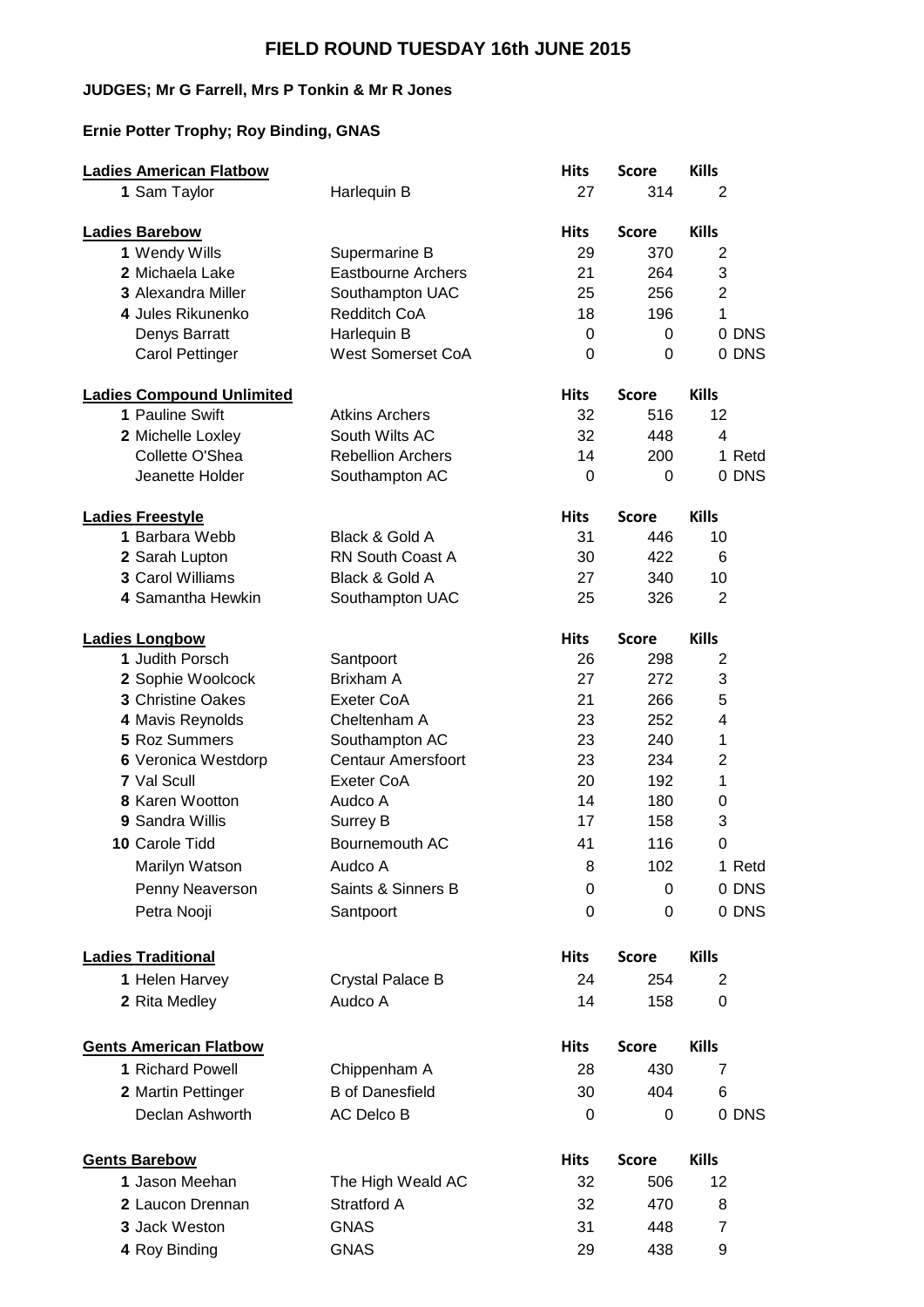| 5 Martin Preece                 | Wyre Forest CoA           | 30               | 394          | 7              |
|---------------------------------|---------------------------|------------------|--------------|----------------|
| 6 David Eldridge                | Stratford A               | 28               | 384          | 3              |
| 7 Jan de Goede                  | <b>Achilles</b>           | 29               | 366          | 2              |
| 8 Philip Rees                   | <b>Exeter CoA</b>         | 28               | 362          | 6              |
| 9 Daniel Finn                   | Wyre Forest CoA           | 29               | 320          | 3              |
| 10 Jason Finn                   | Wyre Forest CoA           | 19               | 216          | 4              |
| Alan Holder                     | Southampton AC            | $\boldsymbol{0}$ | 0            | 0 DNS          |
| <b>Brian Taylor</b>             | Harlequin B               | 0                | 0            | 0 DNS          |
| <b>Gents Compound Unlimited</b> |                           | <b>Hits</b>      | <b>Score</b> | <b>Kills</b>   |
| 1 Andy Rikunenko                | <b>Redditch CoA</b>       | 32               | 576          | 22             |
| 2 Chris Horan                   | <b>Ashford Archers</b>    | 32               | 572          | 19             |
| 3 Bill Bell                     | Wyre Forest CoA           | 32               | 570          | 16             |
| 4 Kevin Cassidy                 | Forest of Bere B          | 32               | 558          | 23             |
| 5 Scott Potter                  | Wyre Forest CoA           | 32               | 549          | 20             |
| <b>6 Keith Webb</b>             | Fast & Loose              | 30               | 490          | 9              |
| Tom O'Shea                      | <b>Rebellion Archers</b>  | 15               | 252          | 5 Retd         |
| <b>Gents Freestyle</b>          |                           | <b>Hits</b>      | <b>Score</b> | <b>Kills</b>   |
| 1 Andrew Rycroft                | Canford Magna             | 32               | 498          | 6              |
| 2 Darryl Morgan                 | RN South Coast A          | 32               | 494          | 11             |
| 3 Andrew Hill-Jones             | Canford Magna             | 32               | 462          | $\overline{7}$ |
| 4 Ciaran Finn                   | <b>Whitehill Archers</b>  | 32               | 450          | 6              |
| 5 Alan Brown                    | <b>B</b> of Danesfield    | 20               | 282          | 4              |
| Peter Turner                    | Overton B A               | $\mathbf 0$      | 0            | 0 DNS          |
| <b>Gents Longbow</b>            |                           | <b>Hits</b>      | <b>Score</b> | <b>Kills</b>   |
| 1 Keith Raybould                | Stourbridge CoA           | 31               | 390          | 6              |
| 2 Lee Ankers                    | <b>GNAS</b>               | 32               | 370          | $\overline{2}$ |
| 3 Mark North                    | Archers of Teme           | 28               | 340          | $\overline{2}$ |
| 4 Steve Yates                   | <b>B</b> of Guernsey      | 27               | 338          | 3              |
| 5 Richard Head                  | Royal Tox                 | 29               | 332          | 3              |
| <b>6 Maarten Porsch</b>         | Santpoort                 | 28               | 332          | $\overline{2}$ |
| 7 David Smith                   | <b>RLSAS</b>              | 25               | 332          | 4              |
| 8 Mike Beare                    | Osprey A                  | 28               | 326          | $\overline{2}$ |
| 9 Clinton Hill                  | Ten Ring A                | 27               | 326          | 1              |
| 10 Rob Twigg                    | Exmouth A                 | 27               | 324          | 8              |
| 11 Roy Moyden                   | Audco A                   | 24               | 324          | 1              |
| 12 Andy Oakes                   | Exeter CoA                | 25               | 322          | 5              |
| 13 John Benfield                | Stratford A               | 25               | 320          | 1              |
| 14 Rob Monk                     | Redditch CoA              | 24               | 306          | 3              |
| 15 Ernie Breuer                 | Santpoort                 | 25               | 296          | $\overline{c}$ |
| 16 Martin van der Kroef         | <b>Centaur Amersfoort</b> | 28               | 294          | 0              |
| 17 Dave Scull                   | <b>Exeter CoA</b>         | 26               | 278          | 5              |
| 18 Ray Fisher                   | Audco A                   | 22               | 278          | 6              |
| 19 Christopher Quinn            | <b>Exeter CoA</b>         | 22               | 274          | 3              |
| 20 Michael Pearce               | Bournemouth AC            | 26               | 268          | 5              |
| 21 Theo Kay                     | Gwynedd Bowmen            | 23               | 268          | 1              |
| 22 Henry Evans                  | Saints & Sinners B        | 21               | 268          | 6              |
| 23 David Willis                 | Surrey B                  | 21               | 268          | 4              |
| 24 Ian Pearce                   | Deer Park A               | 23               | 266          | 3              |
| 25 Brian Hills                  | Bournemouth AC            | 21               | 262          | 3              |
| 26 Kevin Gayton                 | Redditch CoA              | 21               | 254          | 1              |
| 27 Dicky Summers                | Southampton AC            | 23               | 242          | 1              |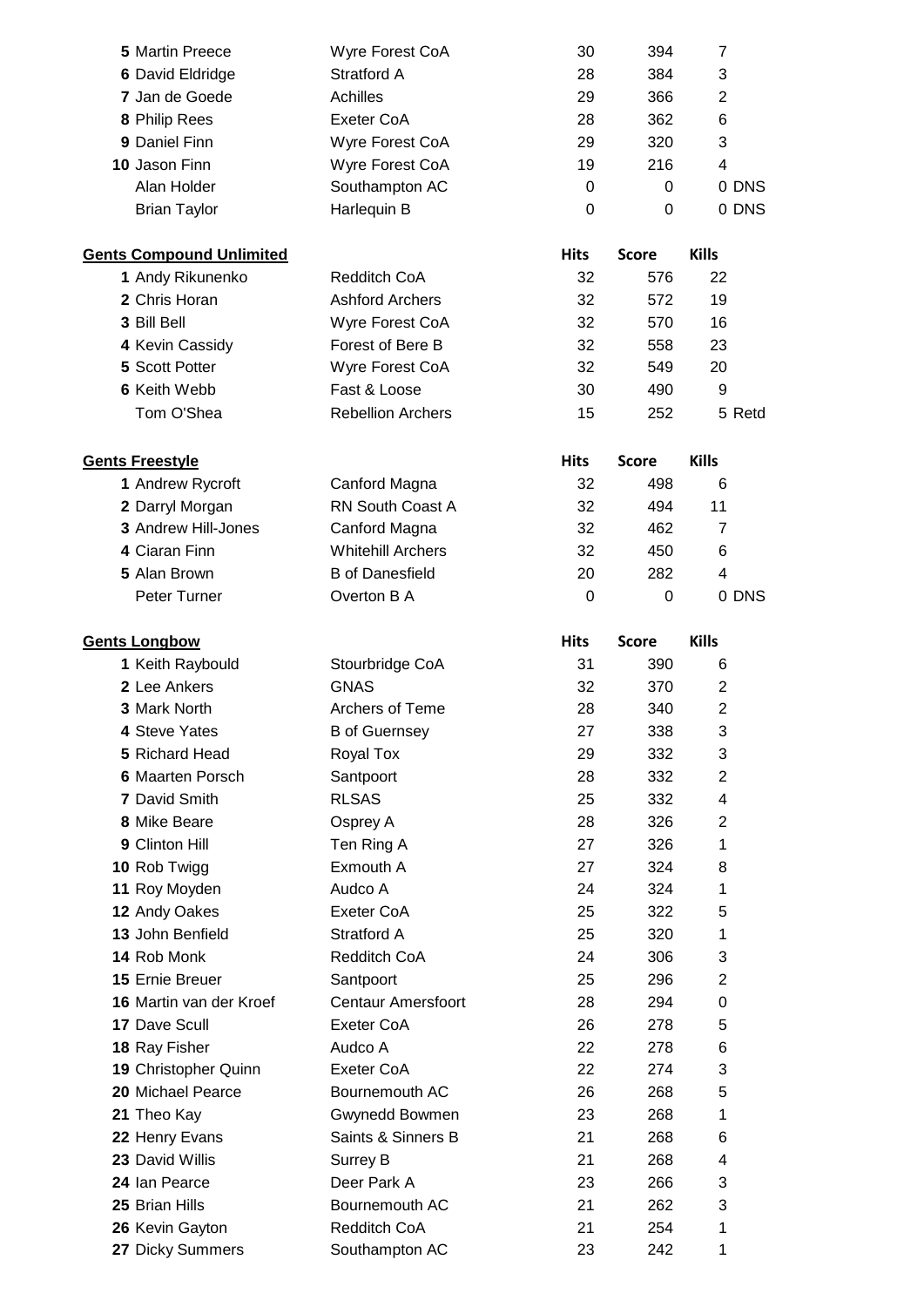| <b>28 Graham Lewis</b>   | Audco A                 | 20          | 226          |              |
|--------------------------|-------------------------|-------------|--------------|--------------|
| 29 John Bedford          | Royal Tox               | 19          | 212          | 3            |
| 30 Ian Evans             | <b>RN South Coast A</b> | 17          | 164          | 3            |
| Lawrence Dixon           | Bowbrook A              | 0           | 0            | 0 DNS        |
| <b>Gents Traditional</b> |                         | <b>Hits</b> | <b>Score</b> | <b>Kills</b> |
| 1 Geoffrey Smith (J)     | Burnham CoA             | 23          | 294          | 4            |
| John Butler              |                         |             | 52           | 0 Retd       |
|                          | Chippenham A            |             |              |              |

## **ALBION ROUND TUESDAY 16TH JUNE 2015**

## **UK Record Status**

## **JUDGES: Miss J Howells, Mr N Nicholson & Mr J Nunn**

## **Weather - warm and sunny with light, changeable breeze**

|                                  |                              | <b>Hits</b> | <b>Score</b> | Golds                   |
|----------------------------------|------------------------------|-------------|--------------|-------------------------|
| 1 Zena Barker                    | Loco Bowmen                  | 107         | 809          | 50                      |
| 2 Mel Dawes                      | Cleve A                      | 106         | 754          | 43                      |
| 3 Jenny Charman                  | Chiltern                     | 108         | 724          | 30                      |
| 4 Caroline Lawrence              | Canford Magna                | 105         | 699          | 23                      |
| 5 Anne Lewin                     | Coastal A                    | 106         | 664          | 28                      |
| 6 Sally Sandoe                   | Redruth A                    | 105         | 657          | 21                      |
| <b>7 Claire Morris</b>           | <b>Colchester &amp; Dist</b> | 104         | 642          | 27                      |
| 8 Sandra Robinson                | Minchinhampton               | 100         | 622          | 25                      |
| 9 Saira Chaudhry                 | Exeter CoA                   | 101         | 585          | 24                      |
| <b>10 Marcia Hill-Jones</b>      | Canford Magna                | 88          | 498          | 18                      |
| 11 Alison Couling                | Kyrton A                     | 83          | 461          | 15                      |
| 12 Abigail Slark                 | Southampton UAC              | 65          | 435          | 23                      |
| 13 Caroline Owen                 | <b>Whitehill Archers</b>     | 66          | 326          | 5                       |
| <b>Ladies Longbow</b>            |                              | <b>Hits</b> | <b>Score</b> | Golds                   |
| 1 Kathryn Sartain                | Racketts AC                  | 86          | 428          | 9                       |
| 2 Alison Ward                    | Leaves Green B               | 88          | 424          | 9                       |
| 3 Marika van der Loo             | <b>ACE-Xclusive</b>          | 64          | 302          | 6                       |
| 4 Kathy Hammond                  | Bath A                       | 64          | 302          | $\overline{\mathbf{4}}$ |
| 5 Gerry Gilmour                  | Bath A                       | 71          | 295          | 5                       |
| 6 Val Leveridge                  | Coastal A                    | 57          | 265          | 6                       |
| <b>Ladies Compound Unlimited</b> |                              | <b>Hits</b> | <b>Score</b> | Golds                   |
| 1 Jan Howells                    | Pentref B                    | 108         | 902          | 77                      |
| 2 Rhiannon Norfolk               | Bath A                       | 108         | 898          | 82                      |
| 3 Charlie Cassidy                | Forest of Bere B             | 108         | 886          | 71                      |
| 4 Cecile Midrouillet             | Allington Castle A           | 108         | 874          | 66                      |
| 5 Mollie Wix                     | Exeter CoA                   | 107         | 803          | 46                      |
| <b>Ladies Barebow</b>            |                              | <b>Hits</b> | <b>Score</b> | Golds                   |
| 1 Karen Grassie                  | Exeter CoA                   | 83          | 495          | 12                      |
| <b>Gents Recurve</b>             |                              | <b>Hits</b> | <b>Score</b> | Golds                   |
| 1 Luke Jones                     | Cleve A                      | 108         | 838          | 58                      |
| 2 Colin Watts                    | Fast & Loose                 | 108         | 820          | 51                      |
| 3 Dan Heaton                     | <b>Ricky Archers</b>         | 106         | 802          | 48                      |
| 4 Adrian Charman                 | Chiltern                     | 106         | 786          | 51                      |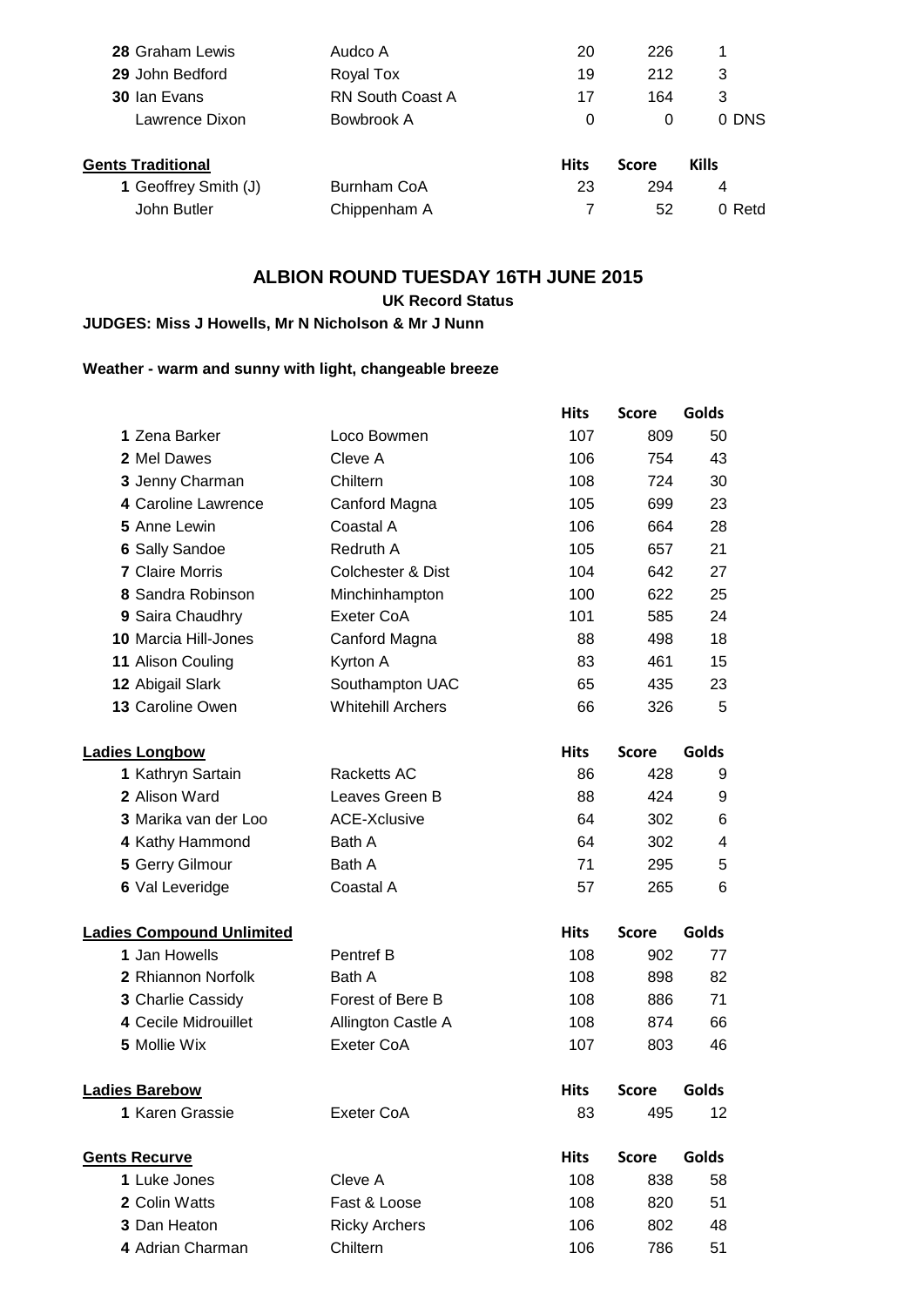| <b>5 Matthew Wellman</b>                    | Southampton UAC          | 105         | 715          | 29               |
|---------------------------------------------|--------------------------|-------------|--------------|------------------|
| 6 Nick Chubb                                | Coastal A                | 106         | 708          | 24               |
| <b>7 Dave Lawrence</b>                      | Canford Magna B          | 107         | 693          | 32               |
| 8 Tim Pratt                                 | Exmouth A                | 102         | 652          | 25               |
| 9 Michael Sessions                          | Southampton UAC          | 104         | 648          | 25               |
| 10 Jimmy Sandoe                             | Redruth A                | 102         | 646          | 25               |
| 11 Duncan Smart                             | Kyrton A                 | 107         | 625          | 23               |
| 12 Matthew Buller                           | Kyrton A                 | 97          | 575          | 14               |
| 13 Howard Mason                             | <b>Whitehill Archers</b> | 70          | 306          | 9                |
|                                             |                          |             |              |                  |
| <b>Gents Longbow</b>                        |                          | <b>Hits</b> | <b>Score</b> | Golds            |
| 1 Nicholas Bullus                           | Bath A                   | 100         | 560          | 14               |
| 2 Alan Smith                                | Newhaven AC              | 96          | 442          | 11               |
| 3 Bob Paton                                 | <b>ECAA</b>              | 88          | 442          | 10               |
| 4 Steve Chapman                             | Newhaven AC              | 85          | 413          | 10               |
| 5 Barry Gingell                             | <b>Burnham CoA</b>       | 85          | 385          | 8                |
| <b>6 Trevor Astley</b>                      | Royal Tox                | 73          | 333          | $\overline{7}$   |
| 7 Paul Phillips                             | A of the West            | 68          | 306          | 8                |
| 8 Stuart Sartain                            | Racketts AC              | 64          | 282          | 4                |
| 9 Steve Purkiss                             | Fox A                    | 67          | 277          | 1                |
| 10 Ron Floor                                | Newhaven AC              | 58          | 272          | $\pmb{0}$        |
| 11 Kenny Hosegood                           | Loco Bowmen              | 62          | 246          | $\overline{2}$   |
| 12 Peter Gerrie                             | Royal Tox                | 56          | 244          | 3                |
| 13 John Gallop                              | Burnham CoA              | 56          | 240          | 3                |
| 14 Keith Clark                              | <b>Kestrels AC</b>       | 62          | 234          | 4                |
| 15 Dennis Couling                           | Kyrton A                 | 46          | 218          | 3                |
| 16 Alex Gilmour                             | Bath A                   | 48          | 216          | 8                |
| 17 Peter Offin                              | <b>B</b> of Danesfield   | 55          | 213          | 2                |
| 18 Ray Gallop                               | Royal Tox                | 15          | 37           | 0                |
| Pete Smith                                  | Forest of Bere B         | 0           | 0            | $\mathbf 0$      |
| Paul Tuffs                                  | Bath A                   | 0           | 0            | 0                |
| Nigel Wachs                                 | Cheltenham A             | 0           | 0            | 0                |
|                                             |                          |             |              |                  |
| <b>Gents Compound Unlimited</b>             |                          | <b>Hits</b> | <b>Score</b> | <b>Golds</b>     |
| 1 Stephen Newton                            | Canford Magna            | 108         | 944          | 95               |
| 2 Clive Jeffery                             | Allington Castle A       | 108         | 888          | 73               |
| 3 Robin Perry                               | Tockington A             | 107         | 887          | 75               |
| 4 Andy Muggleton<br>5 Ian Chambers          | Fast & Loose             | 106         | 882          | 75               |
|                                             | Melton Mowbray AC        | 108         | 878          | 68               |
| 6 Phill Carder<br>7 Alan Robinson           | Exmouth A                | 108         | 874          | 71               |
|                                             | Minchinhampton           | 108         | 860          | 59               |
| 8 Peter Dyer<br>8 Peter Himsworth           | B of Ina                 | 108         | 826          | 52               |
|                                             | Black & Gold A           | 108<br>106  | 826          | 52               |
| <b>10 Steve Hammond</b><br>11 Dan Courtnell | Bath A<br>Southampton AC | 104         | 782<br>772   | 44<br>46         |
|                                             |                          |             |              |                  |
| <b>Warwick Drew</b>                         | Allington Castle A       | 0           | 0            | $\boldsymbol{0}$ |
| <b>Gents Barebow</b>                        |                          | <b>Hits</b> | <b>Score</b> | Golds            |
| 1 Steve Morris                              | Colchester & Dist        | 97          | 591          | 22               |
| 2 Chris Hassall                             | Mid Somerset B           | 79          | 387          | 8                |
|                                             |                          |             |              |                  |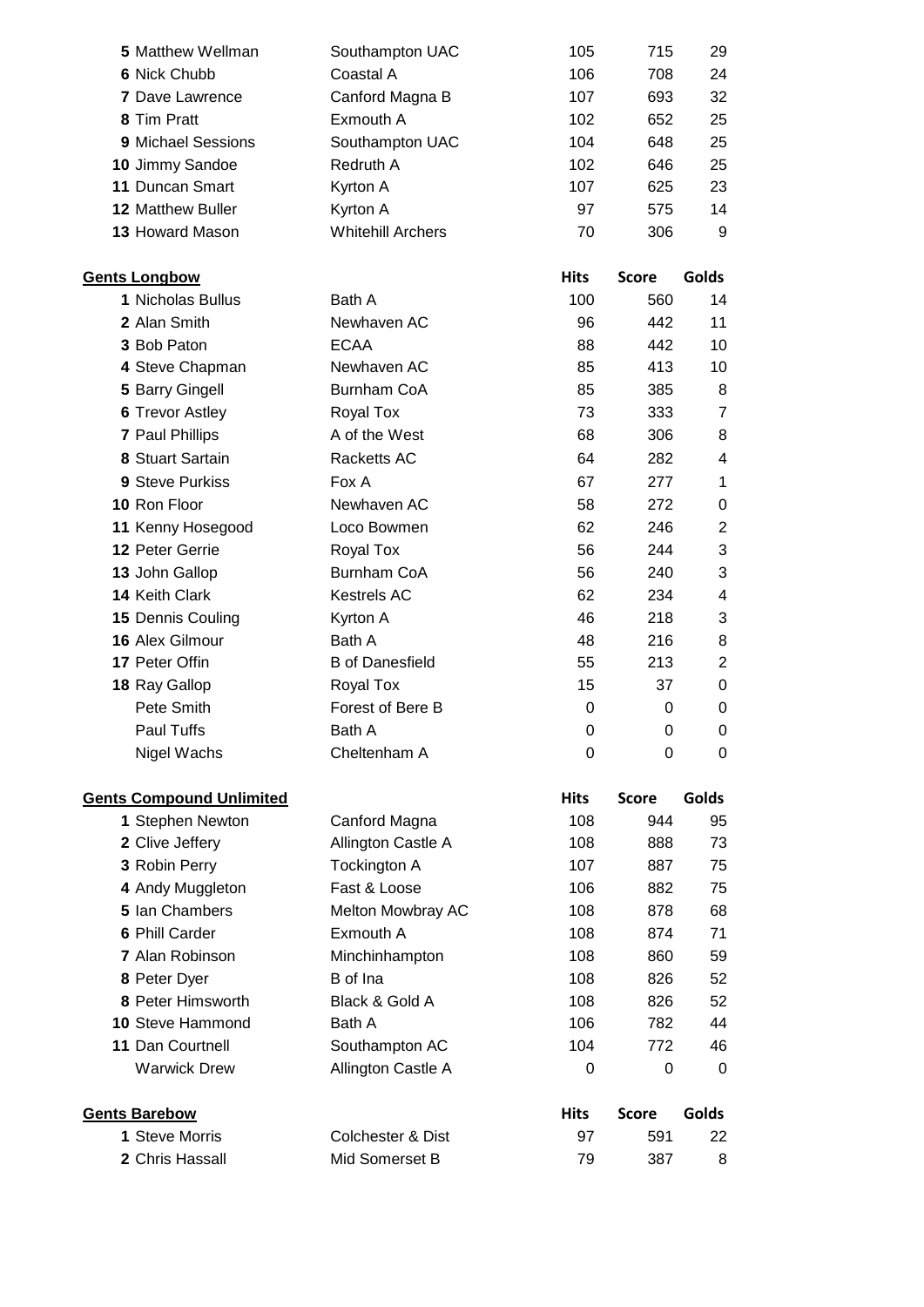## **WEDNESDAY 17th JUNE 2015 LONGBOW TWO WAY WESTERN**

#### **FIELD CAPTAINS: Miss Jean Howells Mr P Burden, Mr J Cunningham & Mr G Parker**

#### **Weather - dry with sunny spell and a strong changeable breeze**

#### **Best Gold; Kathryn Sartain, Racketts A/C**

|                             |                     | <b>Hits</b> | <b>Score</b> | Golds          |
|-----------------------------|---------------------|-------------|--------------|----------------|
| 1 Mr Nicholas Bullus        | Bath A              | 93          | 595          | 20             |
| 2 Mr Terry Ives             | Canford Magna       | 93          | 523          | $\overline{7}$ |
| 3 Mr Rob Twigg              | Exmouth A           | 93          | 519          | 9              |
| 4 Mr Henry Evans            | Saints & Sinners B  | 91          | 497          | 11             |
| 5 Mr David Smith            | <b>RLSAS</b>        | 90          | 442          | 11             |
| 6 Mr Paul Phillips          | A of the West       | 89          | 395          | 6              |
| 7 Mr Clinton Hill           | Ten Ring A          | 88          | 464          | 8              |
| 8 Mr Dicky Summers          | Southampton AC      | 88          | 438          | 17             |
| 9 Mr Bob Paton              | <b>ECAA</b>         | 84          | 476          | 13             |
| <b>10 Mr Andrew Palmer</b>  | Cleve A             | 84          | 444          | 8              |
| <b>11 Mr Dave Scull</b>     | Exeter CoA          | 83          | 435          | 10             |
| 12 Mr Steve Chapman         | Newhaven AC         | 82          | 446          | 6              |
| <b>13 Mrs Judith Porsch</b> | Santpoort           | 82          | 444          | 10             |
| 14 Mr Ernie Breuer          | Santpoort           | 82          | 400          | 12             |
| 15 Mr Alan Smith            | Newhaven AC         | 81          | 423          | 13             |
| 16 Mr Andy Oakes            | Exeter CoA          | 81          | 409          | 8              |
| 17 Mr Barry Gingell         | Burnham CoA         | 81          | 369          | $\overline{7}$ |
| 18 Mr Christopher Quinn     | Exeter CoA          | 81          | 341          | 4              |
| <b>19 Mst Arron Pearce</b>  | Deer Park A         | 78          | 316          | 4              |
| 20 Mrs Kathryn Sartain      | Racketts AC         | 77          | 383          | $\overline{7}$ |
| 21 Mr Mike Beare            | Osprey A            | 77          | 381          | 5              |
| 22 Mr Ian Johnston          | Bowbrook A          | 77          | 353          | 6              |
| 23 Mr Stuart Edwards        | Pembroke Co of A    | 77          | 351          | 8              |
| 24 Mrs Alison Ward          | Leaves Green B      | 77          | 347          | 6              |
| 25 Mr Paul Medhurst         | Redhill A           | 76          | 350          | 4              |
| 26 Mr Tim Ship              | Southampton AC      | 75          | 345          | 8              |
| 27 Mr Dave Harris           | Redhill A           | 74          | 346          | 11             |
| 28 Mr Michael Pearce        | Bournemouth AC      | 74          | 326          | 7              |
| 29 Mr Ben Dixon             | Canford Magna       | 74          | 324          | 6              |
| 30 Ms Angela Bolt           | Torquay Co-of-A     | 74          | 312          | 5              |
| 31 Mrs Marika van der Loo   | <b>ACE-Xclusive</b> | 73          | 311          | 6              |
| 32 Mrs Roz Summers          | Southampton AC      | 72          | 342          | 10             |
| 33 Mrs Gerry Gilmour        | Bath A              | 72          | 334          | 6              |
| 34 Mr Richard Head          | Royal Tox           | 72          | 332          | 5              |
| 35 Mr Arian Rawle           | Cleve A             | 72          | 318          | 7              |
| 36 Mr Keith Raybould        | Stourbridge CoA     | 71          | 311          | 4              |
| 37 Mr Kenny Hosegood        | Loco Bowmen         | 71          | 299          | 8              |
| 38 Mr Nigel Woodhead        | Redhill A           | 71          | 263          | 6              |
| 39 Mr Martin Shaw           | Bournemouth AC      | 70          | 304          | 4              |
| 40 Miss Helen Harvey        | Crystal Palace B    | 69          | 307          | 5              |
| 41 Mr Scott Williams        | Exeter CoA          | 69          | 303          | $\overline{7}$ |
| 42 Mr Alex Gilmour          | Bath A              | 69          | 285          | 3              |
| 43 Mr John Gallop           | <b>Burnham CoA</b>  | 68          | 284          | 8              |
| 44 Mr Roy Moyden            | Audco A             | 67          | 307          | 9              |
| 45 Mr Maarten Porsch        | Santpoort           | 66          | 316          | 6              |
| 46 Mr Dave Lawrence         | Canford Magna B     | 66          | 280          | 4              |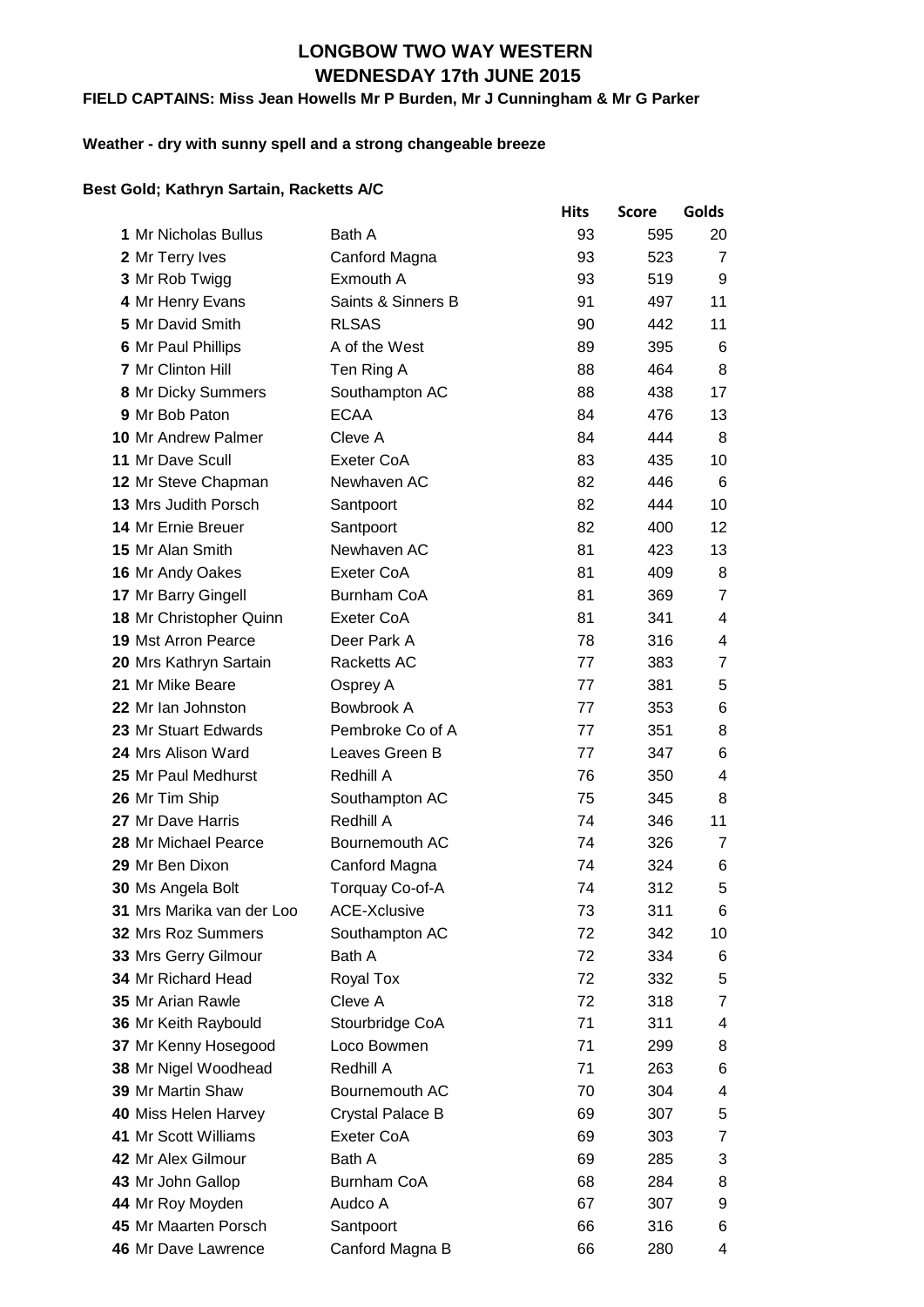| 47 Mr Kevin Gayton            | <b>Redditch CoA</b>      | 66 | 270 | 5              |
|-------------------------------|--------------------------|----|-----|----------------|
| 48 Mr Mark North              | Archers of Teme          | 65 | 289 | 4              |
| 49 Mr Philip Rees             | Exeter CoA               | 65 | 281 | $\overline{2}$ |
| 50 Mr John Craigie            | Deer Park A              | 64 | 282 | 5              |
| 51 Mr Ron Floor               | Newhaven AC              | 64 | 280 | 6              |
| 52 Miss Judith Bradshaw       | <b>Hereford CoB</b>      | 64 | 276 | 4              |
| 53 Mrs Mavis Reynolds         | Cheltenham A             | 64 | 270 | 3              |
| 54 Mr Ian Pearce              | Deer Park A              | 63 | 323 | 10             |
| <b>55 Mr Steve Purkiss</b>    | Fox A                    | 63 | 295 | 3              |
| 56 Mr Trevor Astley           | <b>Royal Tox</b>         | 63 | 267 | 5              |
| 57 Mr Stuart Sartain          | Racketts AC              | 63 | 263 | 1              |
| <b>58 Mr Richard Suter</b>    | Cleve A                  | 63 | 257 | 3              |
| 59 Miss Sophie Woolcock       | Brixham A                | 62 | 242 | 4              |
| 60 Mr Jan de Goede            | Achilles                 | 61 | 261 | 5              |
| 61 Mr Paul Tuffs              | Bath A                   | 61 | 247 | 4              |
| 62 Mr Martin Hutchings        | Deer Park A              | 61 | 241 | 5              |
| 63 Mrs Patricia Phillimore    | Canford Magna            | 60 | 260 | 6              |
| 64 Mrs Kay Deacon             | Bath A                   | 60 | 254 | 4              |
| 65 Mr Andy Beecher            | Tockington A             | 60 | 234 | 3              |
| 66 Mr Peter Gerrie            | Royal Tox                | 60 | 232 | 3              |
| 67 Mr Tony Hazledine          | <b>Buscot Park A</b>     | 59 | 229 | 6              |
| 68 Mr Steve Hammond           | Bath A                   | 58 | 260 | 6              |
| 69 Mr Tony Davis              | <b>Bowflights</b>        | 58 | 260 | 5              |
| 70 Mr Barry Anscombe          | <b>Berkhamsted B</b>     | 58 | 242 | 5              |
| 71 Mr Peter Offin             | <b>B</b> of Danesfield   | 58 | 238 | 3              |
| 72 Mrs Sam Taylor             | Harlequin B              | 58 | 238 | $\overline{2}$ |
| 73 Mr Steve Yates             | <b>B</b> of Guernsey     | 58 | 238 | 1              |
| 74 Mrs Val Leveridge          | Coastal A                | 57 | 245 | $\overline{2}$ |
| 75 Mr Pete Smith              | Forest of Bere B         | 55 | 231 | $\overline{2}$ |
| 76 Mr Dennis Couling          | Kyrton A                 | 54 | 238 | 5              |
| 77 Ms Frances Smith           | <b>Bowflights</b>        | 54 | 232 | 5              |
| 78 Mr Nigel Precious          | Cheltenham A             | 54 | 224 | 3              |
| 79 Ms Nancy Ryder             | <b>GNAS</b>              | 54 | 200 | 0              |
| 80 Mrs Val Scull              | Exeter CoA               | 53 | 259 | 8              |
| 81 Ms Geraldine Neale         | Exmoor A                 | 53 | 209 | 5              |
| 82 Mr Chris Vitali            | Bowmen of the Tors       | 53 | 191 | $\overline{2}$ |
| 83 Mrs Kathy Hammond          | Bath A                   | 53 | 187 | 1              |
| 84 Mr Martin Rutland          | Canford Magna            | 52 | 242 | 4              |
| <b>85 Mrs Christine Oakes</b> | Exeter CoA               | 52 | 240 | 6              |
| 86 Mr Mike Jeffery            | Canford Magna            | 52 | 206 | $\overline{c}$ |
| 87 Mr Nick Chubb              | Coastal A                | 51 | 231 | 3              |
| 88 Mr Laucon Drennan          | Stratford A              | 51 | 187 | 1              |
| 89 Mr David Beaney            | <b>Buscot Park A</b>     | 51 | 177 | 1              |
| 90 Mr Trevor Powell           | Cleve A                  | 50 | 232 | 4              |
| 91 Mr Ciaran Finn             | <b>Whitehill Archers</b> | 50 | 194 | 3              |
| 92 Mr Roger Galpin            | Osprey A                 | 50 | 184 | 3              |
| 93 Mrs Susan Palmer           | Cleve A                  | 49 | 201 | 4              |
| 94 Mr Leslie Smith            | Devizes B                | 49 | 187 | $\overline{c}$ |
| 95 Mrs Alison Coggon          | <b>Archers of Teme</b>   | 48 | 208 | 6              |
| 96 Mr Bryan Wachs             | Cheltenham A             | 48 | 184 | 1              |
| 97 Mr Ray Fisher              | Audco A                  | 48 | 182 | 1              |
| 98 Mr Richard Jones           | Cleve A                  | 48 | 166 | $\overline{c}$ |
| 99 Mrs Carole Tidd            | Bournemouth AC           | 48 | 160 | 1              |
| 100 Mr Albert Kirk            | <b>Bowflights</b>        | 47 | 181 | 3              |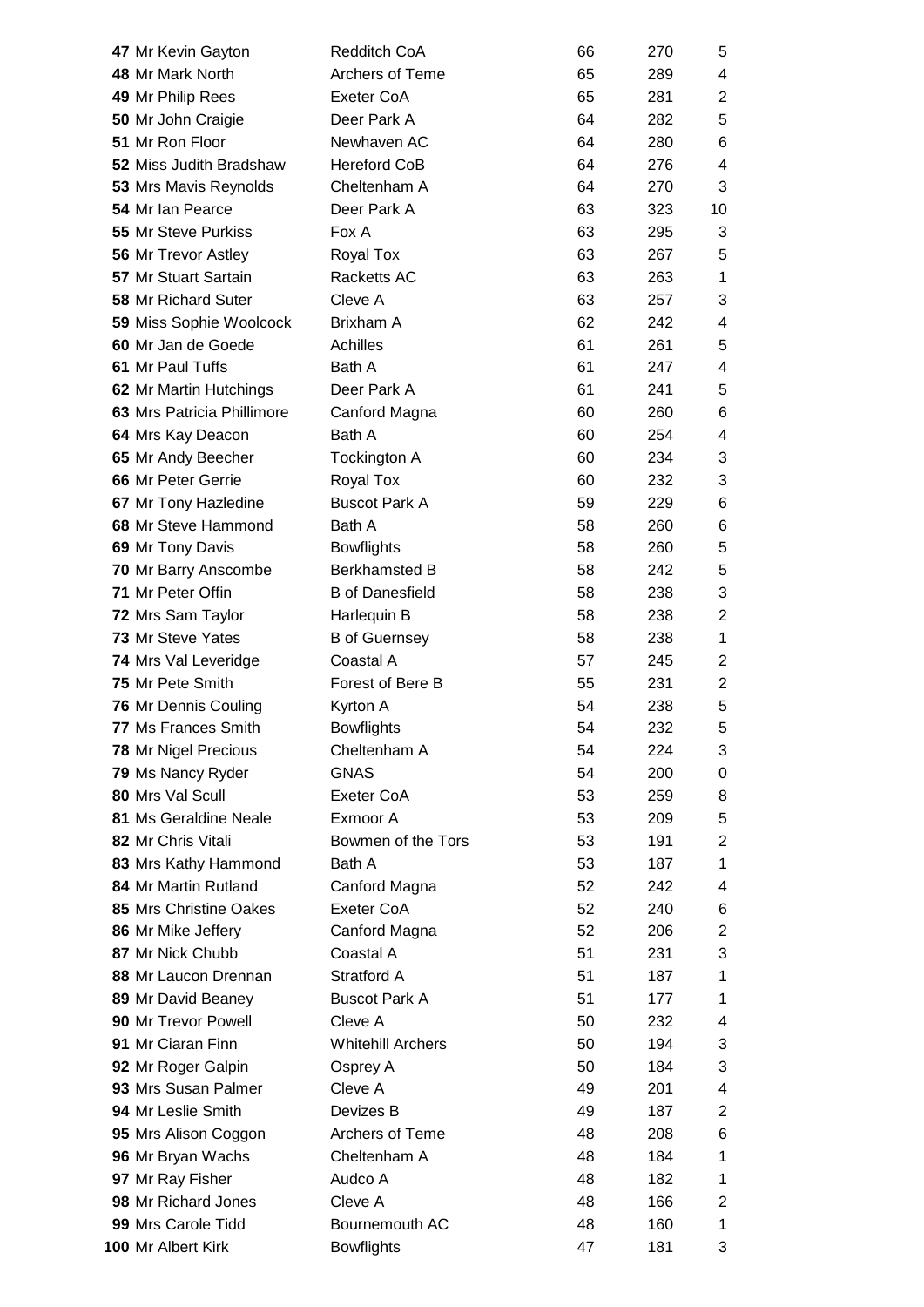| 101 Mr Tim Pratt                    | Exmouth A                | 46 | 180 | 2                       |
|-------------------------------------|--------------------------|----|-----|-------------------------|
| <b>102 Mr Robert Clark</b>          | Bowbrook A               | 45 | 189 | 1                       |
| 103 Mr Rob Monk                     | Redditch CoA             | 45 | 183 | 6                       |
| <b>104 Mr Roland Sherbourne</b>     | Archers of Teme          | 44 | 170 | $\pmb{0}$               |
| 105 Mr Bill Reynolds                | Cheltenham A             | 43 | 185 | $\overline{2}$          |
| 106 Mr Robin Leveridge              | Coastal A                | 43 | 165 | 5                       |
| <b>107 Miss Anna Linari-Linholm</b> | Cheltenham A             | 43 | 149 | $\overline{c}$          |
| 108 Mr Stephen Cottle               | Bath A                   | 43 | 141 | $\pmb{0}$               |
| 109 Mr John Merrett                 | Forest of Bere B         | 42 | 144 | 3                       |
| 110 Mr Geoffrey Thorne              | Coastal A                | 41 | 153 | $\overline{2}$          |
| 111 Mr Theo Kay                     | Gwynedd Bowmen           | 40 | 170 | $\overline{2}$          |
| 112 Mr Ian Evans                    | RN South Coast A         | 40 | 162 | 4                       |
| 113 Mr Philip Short                 | Meriden                  | 40 | 120 | $\overline{2}$          |
| 114 Mr John Bedford                 | Royal Tox                | 38 | 158 | 4                       |
| <b>115 Mrs Gillian Merrett</b>      | Forest of Bere B         | 38 | 148 | 0                       |
| 116 Mr Brian Hills                  | Bournemouth AC           | 38 | 140 | $\mathbf 1$             |
| 117 Mr Christopher Ford             | Exmoor A                 | 37 | 153 | $\overline{2}$          |
| 118 Mrs Maureen Read                | Moorshall B              | 37 | 129 | $\overline{c}$          |
| 119 Miss Barbara Webb               | Black & Gold A           | 36 | 132 | 0                       |
| 120 Mrs Margaret Byrnes             | <b>B</b> of the Tors     | 36 | 128 | 3                       |
| 121 Mr Jack Davies                  | Newhaven AC              | 35 | 139 | $\overline{\mathbf{4}}$ |
| 122 Mr Geoffrey Smith (J)           | <b>Burnham CoA</b>       | 34 | 140 | 3                       |
| 123 Ms Ruth Carty                   | Portsdown AC             | 34 | 132 | $\overline{2}$          |
| 124 Mr Andrew Rycroft               | Canford Magna            | 33 | 123 | 6                       |
| 125 Dr John Benfield                | Stratford A              | 33 | 119 | 3                       |
| 126 Mrs Petra Nooji                 | Santpoort                | 32 | 132 | 3                       |
| 127 Mrs June Gaydon                 | <b>Firecrest Archers</b> | 32 | 92  | 1                       |
| 128 Mr Derrick Cox                  | <b>Oxford Archers</b>    | 31 | 107 | 1                       |
| <b>129 Mrs Karen Williams</b>       | Exeter CoA               | 29 | 131 | 3                       |
| 130 Mrs Alison Couling              | Kyrton A                 | 29 | 111 | 1                       |
| 131 Miss Michelle Loxley            | South Wilts AC           | 29 | 109 | 2                       |
| 132 Mr Michael Byrnes               | <b>B</b> of the Tors     | 28 | 114 | 2                       |
| 133 Mrs Anne Flude                  | Canford Magna            | 28 | 98  | $\overline{c}$          |
| 134 Mr John Butler                  | Chippenham A             | 28 | 98  | 1                       |
| 135 Mr David Willis                 | Surrey B                 | 28 | 98  | 0                       |
| <b>136 Mrs Karen Wootton</b>        | Audco A                  | 28 | 96  | $\overline{2}$          |
| 137 Mrs Marilyn Watson              | Audco A                  | 28 | 96  | 0                       |
| 138 Mrs Anne Lewin                  | Coastal A                | 27 | 119 | 3                       |
| 139 Mr David Eldridge               | Stratford A              | 27 | 105 | $\overline{2}$          |
| 140 Mr Roy Binding                  | <b>GNAS</b>              | 27 | 103 | 1                       |
| 141 Mrs Judith Martin               | Mid Somerset B           | 26 | 104 | 0                       |
| 142 Mr Rupert Coggon                | Archers of Teme          | 25 | 113 | 4                       |
| <b>143 Miss Vicki Ellis</b>         | Cleve A                  | 24 | 82  | 1                       |
| <b>144 Mr Peter Whiteman</b>        | <b>BLBS</b>              | 23 | 77  | 1                       |
| 145 Mr Keith Webb                   | Fast & Loose             | 22 | 80  | 1                       |
| <b>146 Miss Maria Barlow</b>        | Cheltenham A             | 21 | 79  | $\overline{c}$          |
| <b>147 Mrs Sheila Harris</b>        | Redhill A                | 19 | 73  | 1                       |
| 148 Mrs April Kirk                  | <b>Bowflights</b>        | 18 | 74  | 0                       |
| 149 Mr Tony Read                    | Moorshall B              | 18 | 62  | $\overline{c}$          |
| 150 Mr Jack Weston                  | <b>GNAS</b>              | 15 | 49  | 0                       |
| <b>151 Mrs Sandra Willis</b>        | <b>Surrey B</b>          | 14 | 54  | 0                       |
| <b>152 Mr Graham Lewis</b>          | Audco A                  | 14 | 36  | 0                       |
| 153 Mrs Carol Williams              | Black & Gold A           | 12 | 34  | 0                       |
| 154 Mr David Cottle                 | Bath A                   | 8  | 20  | 0                       |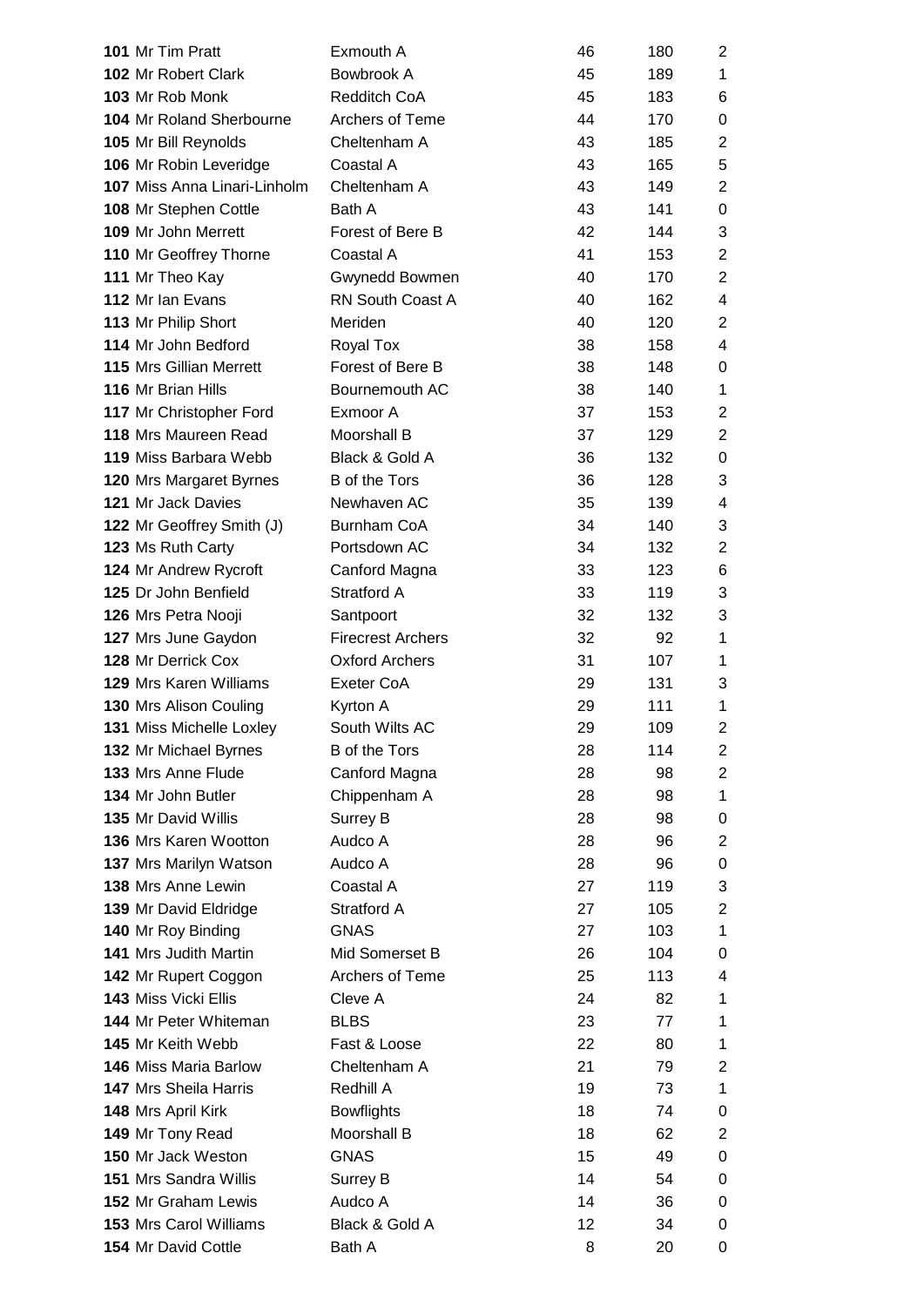| 154 Mrs Shirley King        | Exeter CoA             | 8              | 20       | 0      |
|-----------------------------|------------------------|----------------|----------|--------|
| 156 Mr Chris King           | Exeter CoA             | $\overline{2}$ | 10       | 0      |
| <b>157 Miss Irene Coles</b> | Exeter CoA             | 1              | 7        | 0      |
| Mrs Sue Schultz             | Newhaven AC            | 24             | 70       | 0 Retd |
| Mrs Maggie Floor            | Newhaven AC            | 23             | 39       | 0 Retd |
| Mr Graham Sturgeon          | <b>Hereford CoB</b>    | 21             | 75       | 1 Retd |
| Mr Peter Turner             | Overton B A            | 8              | 18       | 0 Retd |
| Miss Rachel Carpenter       | <b>Bowflights</b>      | 0              | 0        | 0 DNS  |
| Mr Lawrence Dixon           | Bowbrook A             | 0              | 0        | 0 DNS  |
| Mrs Lindsay Head            | Royal Tox              | 0              | $\Omega$ | 0 DNS  |
| Mr Doug Human               | <b>B</b> of Danesfield | 0              | 0        | 0 DNS  |
| Mr Frank Lister             | White Rose A           | 0              | 0        | 0 DNS  |
| Miss Penny Neaverson        | Saints & Sinners B     | 0              | $\Omega$ | 0 DNS  |
| Mr Ron Smith                | Newhaven AC            | 0              | $\Omega$ | 0 DNS  |
| Mr Tony Smith               | Devizes B              | 0              | 0        | 0 DNS  |
| Mr Mick Tappin              | Harlequin B            | 0              | 0        | 0 DNS  |

**The Grand Western Archery Society would like to thank The British Longbow Society for allowing them to present BLBS Medals at this event.**

## **DOUBLE TWO-WAY CLOUT THURSDAY 18th JUNE 2015 UK Record Status**

#### **JUDGES: Mr N Nicholson, Mr A Gifkins, Miss J Howells, Mr R Jones & Mr P Burden**

#### **Weather - sunny spells with a strong Dunster wind**

|                           | <b>Ladies Clout</b>      |             |              |                |
|---------------------------|--------------------------|-------------|--------------|----------------|
| <u> Ladies Recurve</u>    |                          | <b>Hits</b> | <b>Score</b> | <b>Clouts</b>  |
| 1 Caroline Lawrence       | Canford Magna            | 55          | 153          | 2              |
| 2 Sarah Lupton            | <b>RN South Coast A</b>  | 61          | 149          | 1              |
| <b>3 Alexandra Miller</b> | Southampton UAC          | 60          | 145          | 1              |
| 4 Mel Dawes               | Cleve A                  | 58          | 142          | 3              |
| 5 Anne Lewin              | Coastal A                | 51          | 136          | 3              |
| <b>6 Abigail Slark</b>    | Southampton UAC          | 48          | 102          | $\overline{2}$ |
| 7 Georgie Rimmer          | Osprey A                 | 41          | 93           | 1              |
| 8 Barbara Anscombe        | <b>Berkhamsted B</b>     | 42          | 79           | 1              |
| 9 Marcia Hill-Jones       | Canford Magna            | 27          | 49           | $\Omega$       |
| 10 Samantha Hewkin        | Southampton UAC          | 18          | 37           | $\overline{0}$ |
| <b>Ladies Longbow</b>     |                          | <b>Hits</b> | <b>Score</b> | <b>Clouts</b>  |
| 1 Gerry Gilmour           | Bath A                   | 31          | 77           | 1              |
| 2 Roz Summers             | Southampton AC           | 29          | 64           | 0              |
| 3 Angela Bolt             | Torquay Co-of-A          | 30          | 58           | 0              |
| 4 Nancy Ryder             | <b>GNAS</b>              | 23          | 51           | 1              |
| 5 Lucy Eyles              | Chippenham A             | 22          | 49           | 1              |
| <b>6 Alison Ward</b>      | Leaves Green B           | 26          | 47           | 0              |
| <b>7 Judith Porsch</b>    | Santpoort                | 22          | 47           | 0              |
| 8 Marika van der Loo      | <b>ACE-Xclusive</b>      | 22          | 45           | 1              |
| 9 Kathy Hammond           | Bath A                   | 23          | 41           | 0              |
| 10 June Gaydon            | <b>Firecrest Archers</b> | 17          | 37           | 0              |
| 11 Ruth Carty             | Portsdown AC             | 16          | 34           | 0              |
| 12 Mavis Reynolds         | Cheltenham A             | 16          | 30           | 0              |
| 13 Judith Bradshaw        | <b>Hereford CoB</b>      | 17          | 28           | 0              |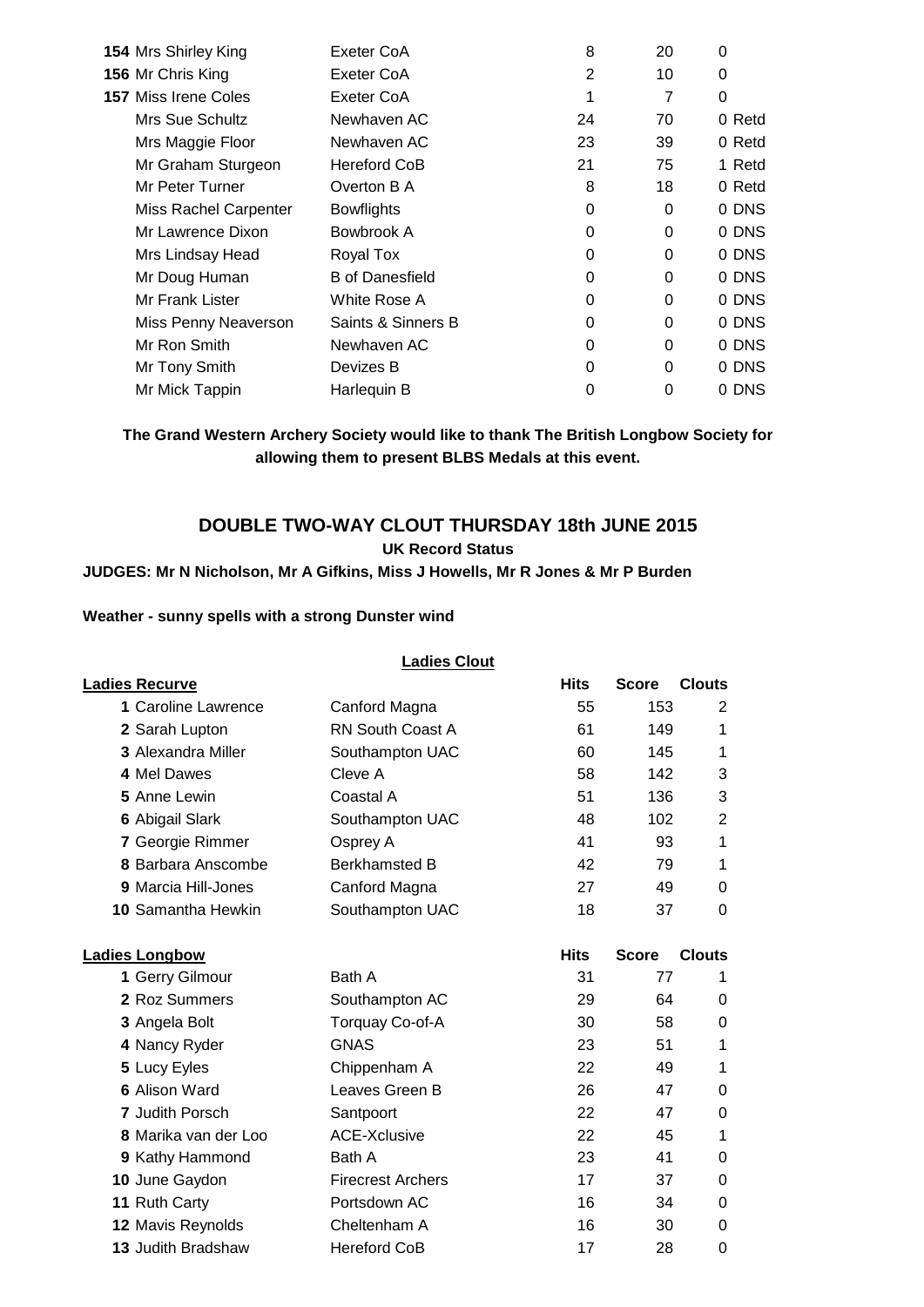| <b>14 Marilyn Watson</b>         | Audco A                   | 14          | 23           | 0             |  |  |  |  |  |  |
|----------------------------------|---------------------------|-------------|--------------|---------------|--|--|--|--|--|--|
| 15 Susan Palmer                  | Cleve A                   | 14          | 22           | 0             |  |  |  |  |  |  |
| 16 Petra Nooji                   | Santpoort                 | 11          | 21           | 1             |  |  |  |  |  |  |
| 17 Alison Coggon                 | Archers of Teme           | 9           | 14           | 0             |  |  |  |  |  |  |
| 18 Sophie Woolcock               | Brixham A                 | 10          | 13           | 0             |  |  |  |  |  |  |
| 19 Carole Tidd                   | Bournemouth AC            | 6           | 9            | 0             |  |  |  |  |  |  |
| 20 Alison Couling                | Kyrton A                  | 3           | 5            | 0             |  |  |  |  |  |  |
| 21 Kay Light                     | Canford Magna             | 0           | 0            | 0             |  |  |  |  |  |  |
| Rachel Carpenter                 | <b>Bowflights AC</b>      | 0           | 0            | 0 DNS         |  |  |  |  |  |  |
| Penny Neaverson                  | Saints & Sinners B        | 0           | 0            | 0 DNS         |  |  |  |  |  |  |
| Karen Wootton                    | Audco A                   | 0           | $\Omega$     | 0 DNS         |  |  |  |  |  |  |
| <b>Ladies Compound Unlimited</b> |                           | <b>Hits</b> | <b>Score</b> | <b>Clouts</b> |  |  |  |  |  |  |
| 1 Michelle Loxley                | South Wilts AC            | 69          | 217          | 10            |  |  |  |  |  |  |
| Denys Barratt                    | Harlequin B               | 0           | 0            | 0 DNS         |  |  |  |  |  |  |
| Jeanette Holder                  | Southampton AC            | 0           | $\Omega$     | 0 DNS         |  |  |  |  |  |  |
| <b>Ladies Barebow</b>            |                           | <b>Hits</b> | <b>Score</b> | <b>Clouts</b> |  |  |  |  |  |  |
| 1 Sam Taylor                     | Harlequin B               | 50          | 120          | 0             |  |  |  |  |  |  |
| 2 Frances Smith                  | <b>Bowflights</b>         | 44          | 93           | 1             |  |  |  |  |  |  |
| 3 April Kirk                     | <b>Bowflights AC</b>      | 4           | 9            | 0             |  |  |  |  |  |  |
| 4 Rita Medley                    | Audco A                   | 1           | 0            | 0             |  |  |  |  |  |  |
| <b>Vicki Ellis</b>               | Cleve A                   | 0           | 0            | 0 DNS         |  |  |  |  |  |  |
| Michaela Lake                    | <b>Eastbourne Archers</b> | 0           | $\Omega$     | 0 DNS         |  |  |  |  |  |  |
| <b>Gents Clout</b>               |                           |             |              |               |  |  |  |  |  |  |
| <b>Gents Recurve</b>             |                           | <b>Hits</b> | <b>Score</b> | <b>Clouts</b> |  |  |  |  |  |  |
| 1 Darryl Morgan                  | <b>RN South Coast A</b>   | 65          | 178          | 4             |  |  |  |  |  |  |
| 2 Luke Jones                     | Cleve A                   | 60          | 148          | 2             |  |  |  |  |  |  |
| 3 Chris Jones                    | Cleve A                   | 56          | 116          | 3             |  |  |  |  |  |  |
| 4 Ciaran Finn                    | <b>Whitehill Archers</b>  | 37          | 98           | 3             |  |  |  |  |  |  |
| 5 Andrew Rycroft                 | Canford Magna             | 41          | 96           | 2             |  |  |  |  |  |  |
| 6 Declan Ashworth                | <b>AC Delco B</b>         | 32          | 73           | 1             |  |  |  |  |  |  |
| 7 Nick Chubb                     | Coastal A                 | 29          | 66           | 0             |  |  |  |  |  |  |
| 8 Bob Paton                      | <b>ECAA</b>               | 31          | 57           | 0             |  |  |  |  |  |  |
| 9 Michael Sessions               | Southampton UAC           | 26          | 56           | 1             |  |  |  |  |  |  |
| 10 Andrew Hill-Jones             | Canford Magna             | 21          | 42           | 0             |  |  |  |  |  |  |
| 11 Matthew Wellman               | Southampton UAC           | 3           | 6            | $\pmb{0}$     |  |  |  |  |  |  |
| Keith Adams                      | Leaves Green B            | 14          | 31           | 0 Retd        |  |  |  |  |  |  |
| <b>Brian Barber</b>              | Tonbridge A               | 0           | 0            | 0 DNS         |  |  |  |  |  |  |
| Peter Dawson                     | <b>B</b> of Lychett       | 0           | 0            | 0 DNS         |  |  |  |  |  |  |
| <b>Gents Longbow</b>             |                           | <b>Hits</b> | <b>Score</b> | <b>Clouts</b> |  |  |  |  |  |  |
| 1 Dicky Summers                  | Southampton AC            | 40          | 95           | 1             |  |  |  |  |  |  |
| 2 Clinton Hill                   | Ten Ring A                | 38          | 83           | 0             |  |  |  |  |  |  |
| 3 Alan Smith                     | Newhaven AC               | 39          | 76           | 1             |  |  |  |  |  |  |
| 4 Steve Chapman                  | Newhaven AC               | 28          | 63           | 0             |  |  |  |  |  |  |
| 5 Colin Young                    | <b>B</b> of Warfield      | 29          | 60           | 2             |  |  |  |  |  |  |
| 6 David Smith                    | <b>RLSAS</b>              | 31          | 58           | 0             |  |  |  |  |  |  |
| 7 Rob Twigg                      | Exmouth A                 | 24          | 55           | 1             |  |  |  |  |  |  |
| 8 Philip Short                   | Meriden                   | 23          | 47           | 0             |  |  |  |  |  |  |
| 9 Andrew Palmer                  | Cleve A                   | 22          | 46           | 1             |  |  |  |  |  |  |
| 10 Henry Evans                   | Saints & Sinners B        | 20          | 44           | 3             |  |  |  |  |  |  |
| 11 Tony Davis                    | <b>Bowflights</b>         | 24          | 43           | $\pmb{0}$     |  |  |  |  |  |  |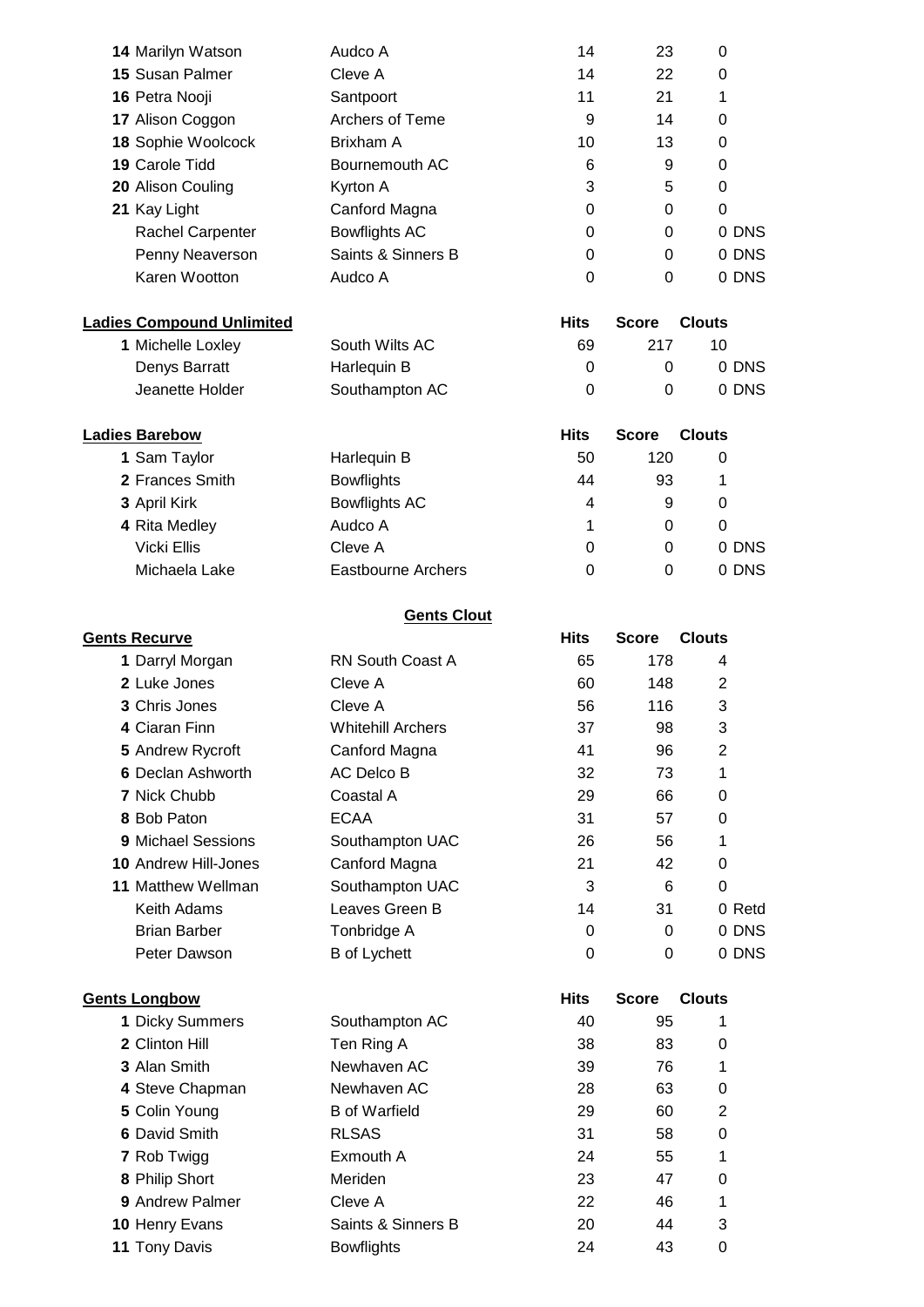| 11 Christopher Quinn            | Exeter CoA             | 24             | 43                  | 0              |
|---------------------------------|------------------------|----------------|---------------------|----------------|
| 13 Peter Eyles                  | Chippenham A           | 23             | 40                  | 0              |
| 14 Ernie Breuer                 | Santpoort              | 22             | 38                  | 0              |
| 15 Paul Phillips                | A of the West          | 16             | 38                  | 1              |
| 16 Steve Yates                  | <b>B</b> of Guernsey   | 19             | 36                  | 0              |
| 17 John Bedford                 | Royal Tox              | 17             | 33                  | 1              |
| <b>18 Paul Medhurst</b>         | Redhill A              | 16             | 29                  | 0              |
| <b>19 Maarten Porsch</b>        | Santpoort              | 16             | 28                  | 0              |
| 20 Roy Moyden                   | Audco A                | 11             | 26                  | 1              |
| 21 Trevor Astley                | Royal Tox              | 17             | 24                  | 0              |
| 22 Keith Raybould               | Stourbridge CoA        | 13             | 24                  | 0              |
| 23 Rupert Coggon                | Archers of Teme        | 10             | 24                  | 0              |
| 24 David Light                  | Canford Magna          | 12             | 23                  | 0              |
| 25 Ron Floor                    | Newhaven AC            | 14             | 22                  | 0              |
| 26 Theo Kay                     | Gwynedd Bowmen         | 11             | 22                  | 0              |
| 27 Roland Sherbourne            | <b>Archers of Teme</b> | 11             | 21                  | 0              |
| 28 Barry Gingell                | <b>Burnham CoA</b>     | 12             | 19                  | 0              |
| 29 David Ward                   | Leaves Green B         | 8              | 16                  | 1              |
| <b>30 Brian Hills</b>           | Bournemouth AC         | 8              | 16                  | 0              |
| 31 Albert Kirk                  | <b>Bowflights AC</b>   | 11             | 15                  | 0              |
| 31 Steve Purkiss                | Fox A                  | 11             | 15                  | 0              |
| <b>33 Dave Lawrence</b>         | Canford Magna B        | 10             | 15                  | 0              |
| 34 Neill Garratt                | Redhill A              | 8              | 15                  | 0              |
| 35 Peter Offin                  | <b>B</b> of Danesfield | 9              | 10                  | 0              |
| 36 Alex Gilmour                 | Bath A                 | 4              | 10                  | 0              |
| 37 Ray Fisher                   | Audco A                | 3              | 6                   | 0              |
| 38 Ian Evans                    | RN South Coast A       | 3              | 4                   | 0              |
| 39 Paul Tuffs                   | Bath A                 | 5              | 3                   | 0              |
| 40 Robert Clark                 | Bowbrook A             | $\overline{2}$ | 3                   | 0              |
| 41 Kenny Hosegood               | Loco Bowmen            | 0              | 0                   | 0              |
| 41 Mike Jeffery                 | Canford Magna          | 0              | 0                   | 0              |
| 41 Ian Johnston                 | Bowbrook A             | 0              | 0                   | 0              |
| 41 Martin Rutland               | Canford Magna          | 0              | 0                   | 0              |
| 41 Bryan Wachs                  | Cheltenham A           | 0              | 0                   | 0              |
| <b>Keith Clark</b>              | <b>Kestrels AC</b>     | 0              | 0                   | 0 DNS          |
| Dennis Couling                  | Kyrton A               | 0              | 0                   | 0 DNS          |
| Ray Gallop                      | Royal Tox              | 0              | 0                   | 0 DNS          |
| <b>Graham Lewis</b>             | Audco A                | 0              | 0                   | 0 DNS          |
| <b>Mark North</b>               | Archers of Teme        | 0              | 0                   | 0 DNS          |
| Ron Smith                       | Newhaven AC            | 0              | 0                   | 0 DNS          |
| Geoffery Thorne                 | Coastal A              | 0              | 0                   | 0 DNS          |
|                                 |                        |                |                     |                |
| <b>Gents Compound Unlimited</b> |                        | <b>Hits</b>    | <b>Score</b>        | <b>Clouts</b>  |
| 1 Keith Webb                    | Fast & Loose           | 65             | 169                 | 4              |
| 2 Scott Potter                  | Wyre Forest CoA        | 65             | 164                 | $\overline{2}$ |
| <b>Brian Taylor</b>             | Harlequin B            | 0              | 0                   | 0 DNS          |
| <b>Gents Barebow</b>            |                        | <b>Hits</b>    |                     | <b>Clouts</b>  |
| 1 Michael Pearce                | Bournemouth AC         | 54             | <b>Score</b><br>132 | 3              |
| 2 Alan Holder                   | Southampton AC         | 39             | 80                  | 1              |
| 3 Martin Preece                 | Wyre Forest CoA        | 31             | 67                  | 1              |
| 4 Steve Hammond                 | Bath A                 | 24             | 55                  | 0              |
| 5 Tim Ship                      | Southampton AC         | 29             | 53                  | 0              |
| 6 Daniel Finn                   | Wyre Forest CoA        | 24             | 48                  | 0              |
|                                 |                        |                |                     |                |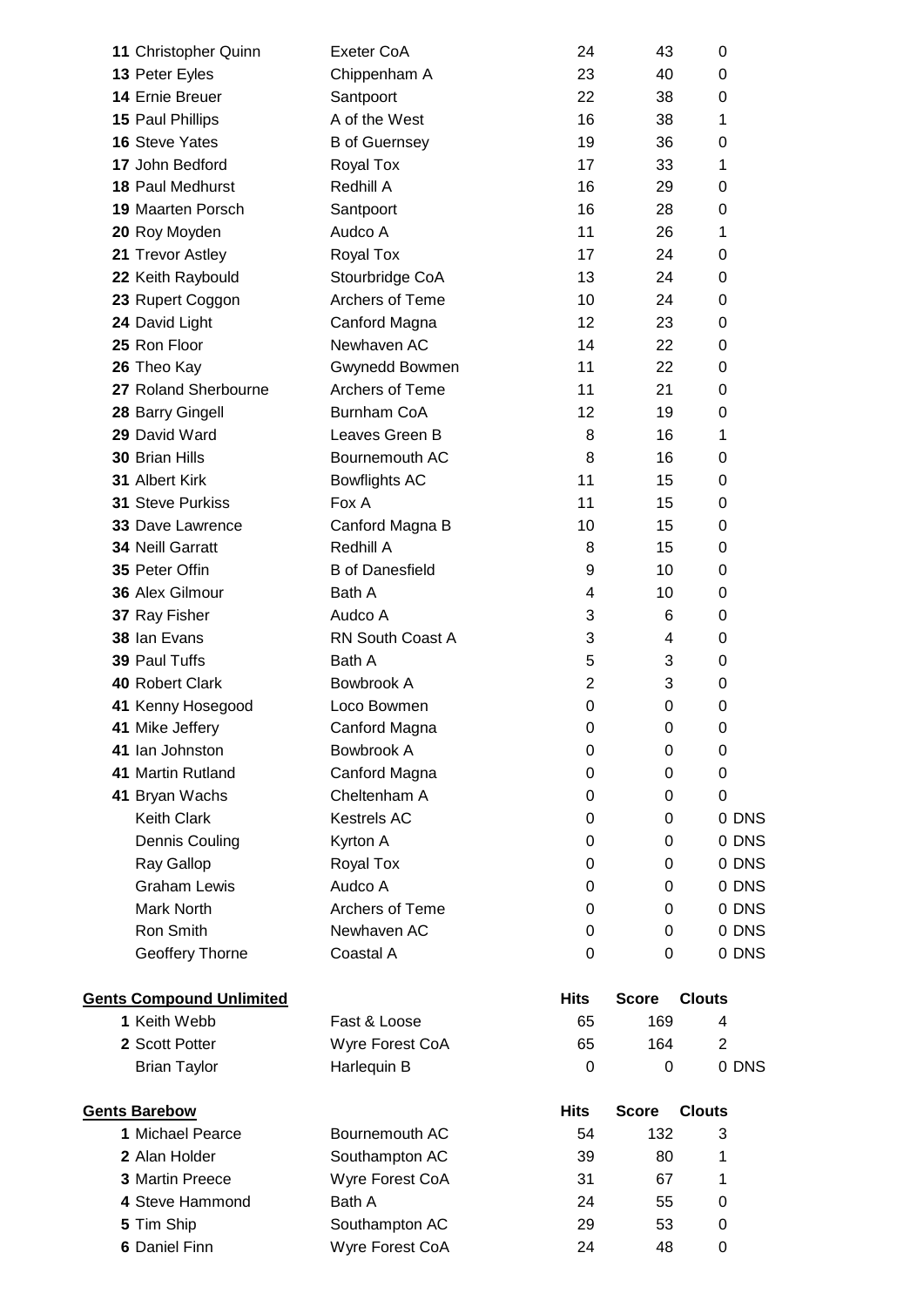| 7 Robin Perry              | Tockington A           | 21 | 40 | 0     |
|----------------------------|------------------------|----|----|-------|
| 8 Jason Finn               | Wyre Forest CoA        | 9  | 13 |       |
| 9 Jan de Goede             | Achilles               | 8  | 12 | 0     |
| <b>10 Martin Pettinger</b> | <b>B</b> of Danesfield | 4  | 12 | 0     |
| 11 Peter Turner            | Overton B A            | 2  | 3  |       |
| Jason Meehan               | The High Weald AC      | 0  | 0  | 0 DNS |

## **WESTERN ROUND FRIDAY 19th JUNE 2015**

#### **UK Record Status**

## **JUDGES: Mr P Collins, Mrs P Tonkin & Mr P Rees**

## **Weather - sunny with a changeable breeze**

| <b>Ladies Recurve</b>   |                              | <b>Hits</b> | <b>Score</b> | Golds          |
|-------------------------|------------------------------|-------------|--------------|----------------|
| 1 Sarah Lupton          | <b>RN South Coast A</b>      | 94          | 788          | 60             |
| 2 Zena Barker           | Loco Bowmen                  | 96          | 744          | 46             |
| 3 Mel Dawes             | Cleve A                      | 96          | 728          | 42             |
| 4 Alexandra Miller      | Southampton UAC              | 95          | 727          | 41             |
| 5 Victoria Burden       | <b>B</b> of Lychett          | 96          | 716          | 43             |
| <b>6 Theresa Watts</b>  | Fast & Loose                 | 95          | 705          | 40             |
| 7 Abigail Slark         | Southampton UAC              | 96          | 698          | 32             |
| 8 Jenny Charman         | Chiltern                     | 96          | 684          | 36             |
| 9 Caroline Lawrence     | Canford Magna                | 96          | 680          | 34             |
| 10 Anne Lewin           | Coastal A                    | 95          | 675          | 36             |
| 11 Hilda Gibson         | New Century B                | 92          | 664          | 34             |
| 12 Sally Sandoe         | Redruth A                    | 95          | 657          | 27             |
| 13 Saira Chaudhry       | Exeter CoA                   | 96          | 638          | 33             |
| <b>14 Claire Morris</b> | <b>Colchester &amp; Dist</b> | 96          | 634          | 28             |
| 15 Barbara Anscombe     | <b>Berkhamsted B</b>         | 95          | 615          | 25             |
| 16 Carol Williams       | Black & Gold A               | 95          | 615          | 24             |
| 17 Sandra Robinson      | Minchinhampton               | 94          | 600          | 23             |
| 18 Georgie Rimmer       | Osprey A                     | 95          | 569          | 18             |
| 19 Alice Beaney (J)     | <b>Buscot Park A</b>         | 90          | 490          | 10             |
| 20 Caroline Owen        | <b>Whitehill Archers</b>     | 83          | 473          | 18             |
| 21 Samantha Hewkin      | Southampton UAC              | 80          | 342          | $\overline{7}$ |
| Marcia Hill-Jones       | Canford Magna                | 0           | 0            | 0 DNS          |
| <b>Ladies Longbow</b>   |                              | <b>Hits</b> | <b>Score</b> | Golds          |
| 1 Judith Porsch         | Santpoort                    | 80          | 428          | 9              |
| 2 Alison Ward           | Leaves Green B               | 83          | 403          | 8              |
| 3 Sophie Woolcock       | Brixham A                    | 80          | 392          | 10             |
| 4 Marika van der Loo    | <b>ACE-Xclusive</b>          | 79          | 359          | 8              |
| <b>5 Roz Summers</b>    | Southampton AC               | 72          | 324          | 6              |
| <b>6 Mavis Reynolds</b> | Cheltenham A                 | 74          | 302          | 5              |
| 7 Patricia Phillimore   | Canford Magna                | 63          | 295          | 6              |
| 8 Kathy Hammond         | Bath A                       | 66          | 294          | 8              |
| 9 Val Leveridge         | Coastal A                    | 68          | 286          | 3              |
| 10 Kay Deacon           | Bath A                       | 59          | 261          | 5              |
| 11 Jane Forrow          | Exmouth A                    | 57          | 245          | 4              |
| 12 Susan Palmer         | Cleve A                      | 56          | 234          | $\overline{2}$ |
| 13 Carole Johnson       | Leaves Green B               | 46          | 204          | 0              |
| 14 Sue Schultz          | Newhaven AC                  | 38          | 164          | $\overline{c}$ |
| 15 Petra Nooji          | Santpoort                    | 28          | 112          | 0              |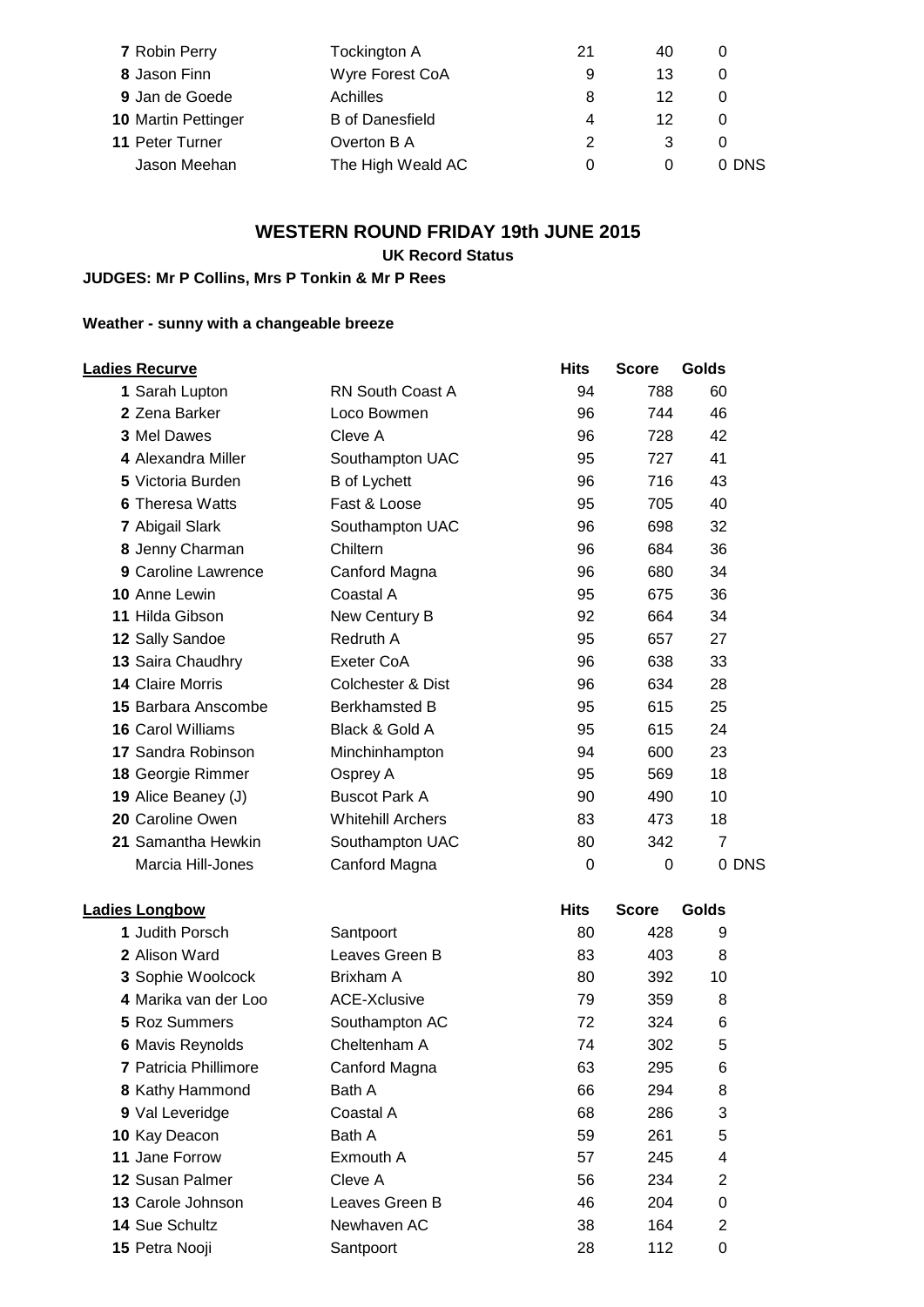| 16 Maggie Floor                  | Newhaven AC                          | 31          | 103          | $\overline{2}$ |       |
|----------------------------------|--------------------------------------|-------------|--------------|----------------|-------|
| Angela Bolt                      | Torquay Co-of-A                      | 0           | $\Omega$     |                | 0 DNS |
| <b>Ruth Carty</b>                | Portsdown AC                         | $\Omega$    | 0            |                | 0 DNS |
| <b>Ladies Compound Unlimited</b> |                                      | <b>Hits</b> | <b>Score</b> | Golds          |       |
| 1 Charlie Cassidy                | Forest of Bere B                     | 96          | 812          | 70             |       |
| 2 Cecile Midrouillet             | Allington Castle A                   | 96          | 808          | 70             |       |
| 3 Sheila Harris                  | Redhill A                            | 96          | 806          | 67             |       |
| 4 Mollie Wix                     | Exeter CoA                           | 96          | 744          | 48             |       |
| 5 Judith Martin                  | Mid Somerset B                       | 92          | 708          | 42             |       |
|                                  |                                      |             |              |                |       |
| <b>Ladies Barebow</b>            |                                      | <b>Hits</b> | <b>Score</b> | Golds          |       |
| 1 Jacqui Gould                   | Crown Archers                        | 96          | 732          | 48             |       |
| 2 Rachel Marsh                   | Canford Magna                        | 95          | 535          | 10             |       |
| 3 Pauline Brown                  | <b>B</b> of Danesfield               | 93          | 503          | 8              |       |
| 4 Karen Grassie                  | Exeter CoA                           | 91          | 493          | 17             |       |
| Michaela Lake                    | <b>Eastbourne Archers</b>            | 0           | 0            |                | 0 DNS |
| <b>Gentlemen Recurve</b>         |                                      | <b>Hits</b> | <b>Score</b> | Golds          |       |
| 1 Luke Jones                     | Cleve A                              | 96          | 782          | 56             |       |
| 2 Colin Watts                    | Fast & Loose                         | 96          | 744          | 45             |       |
| 3 Darryl Morgan                  | <b>RN South Coast A</b>              | 95          | 727          | 45             |       |
| 4 Daniel Finn                    | Wyre Forest CoA                      | 96          | 722          | 41             |       |
| 5 Adrian Charman                 | Chiltern                             | 95          | 715          | 40             |       |
| 6 Jimmy Sandoe                   | Redruth A                            | 96          | 692          | 35             |       |
| <b>7 Matthew Wellman</b>         | Southampton UAC                      | 96          | 680          | 28             |       |
| 8 Dave Lawrence                  | Canford Magna B                      | 94          | 676          | 34             |       |
| 9 Colin Deacon                   | Bath A                               | 96          | 674          | 32             |       |
| 10 Nick Chubb                    | Coastal A                            | 96          | 670          | 30             |       |
| 11 Steve Yates                   | <b>B</b> of Guernsey                 | 96          | 662          | 29             |       |
| 12 Michael Sessions              | Southampton UAC                      | 96          | 648          | 20             |       |
| 13 Tim Pratt                     | Exmouth A                            | 95          | 643          | 30             |       |
| <b>14 Duncan Smart</b>           |                                      | 96          | 624          | 21             |       |
| 15 Ciaran Finn                   | Kyrton A<br><b>Whitehill Archers</b> |             |              |                |       |
|                                  |                                      | 96          | 606          | 23             |       |
| <b>16 Andrew Hill-Jones</b>      | Canford Magna                        | 93          | 583          | 22             |       |
| <b>17 Matthew Buller</b>         | Kyrton A                             | 94          | 576          | 22             |       |
| 18 Barry Fry                     | Exmouth A                            | 94          | 572          | 15             |       |
| 19 Matthew King                  | Canford Magna                        | 87          | 409          | 5              |       |
| 20 Jason Finn                    | Wyre Forest CoA                      | 70          | 326          | $\overline{7}$ |       |
| 21 Howard Mason                  | <b>Whitehill Archers</b>             | 65          | 271          | 8              |       |
| Declan Ashworth                  | AC Delco B                           | 0           | 0            |                | 0 DNS |
| <b>Brian Barber</b>              | Tonbridge A                          | 0           | 0            |                | 0 DNS |
| <b>Gentlemen Longbow</b>         |                                      | <b>Hits</b> | <b>Score</b> | Golds          |       |
| 1 Nicholas Bullus                | Bath A                               | 96          | 610          | 21             |       |
| 2 Andrew Palmer                  | Cleve A                              | 89          | 511          | 12             |       |
| 3 Rob Twigg                      | Exmouth A                            | 88          | 502          | 23             |       |
| 4 Dicky Summers                  | Southampton AC                       | 94          | 488          | 9              |       |
| 5 Clinton Hill                   | Ten Ring A                           | 92          | 486          | 6              |       |
| 6 Bob Paton                      | <b>ECAA</b>                          | 90          | 474          | 13             |       |
| 7 Alan Smith                     | Newhaven AC                          | 82          | 436          | 10             |       |
| 8 Ernie Breuer                   | Santpoort                            | 82          | 418          | 11             |       |
| 9 Barry Gingell                  | Burnham CoA                          | 82          | 388          | 10             |       |
| 10 Arron Pearce                  | Deer Park A                          | 79          | 357          | 11             |       |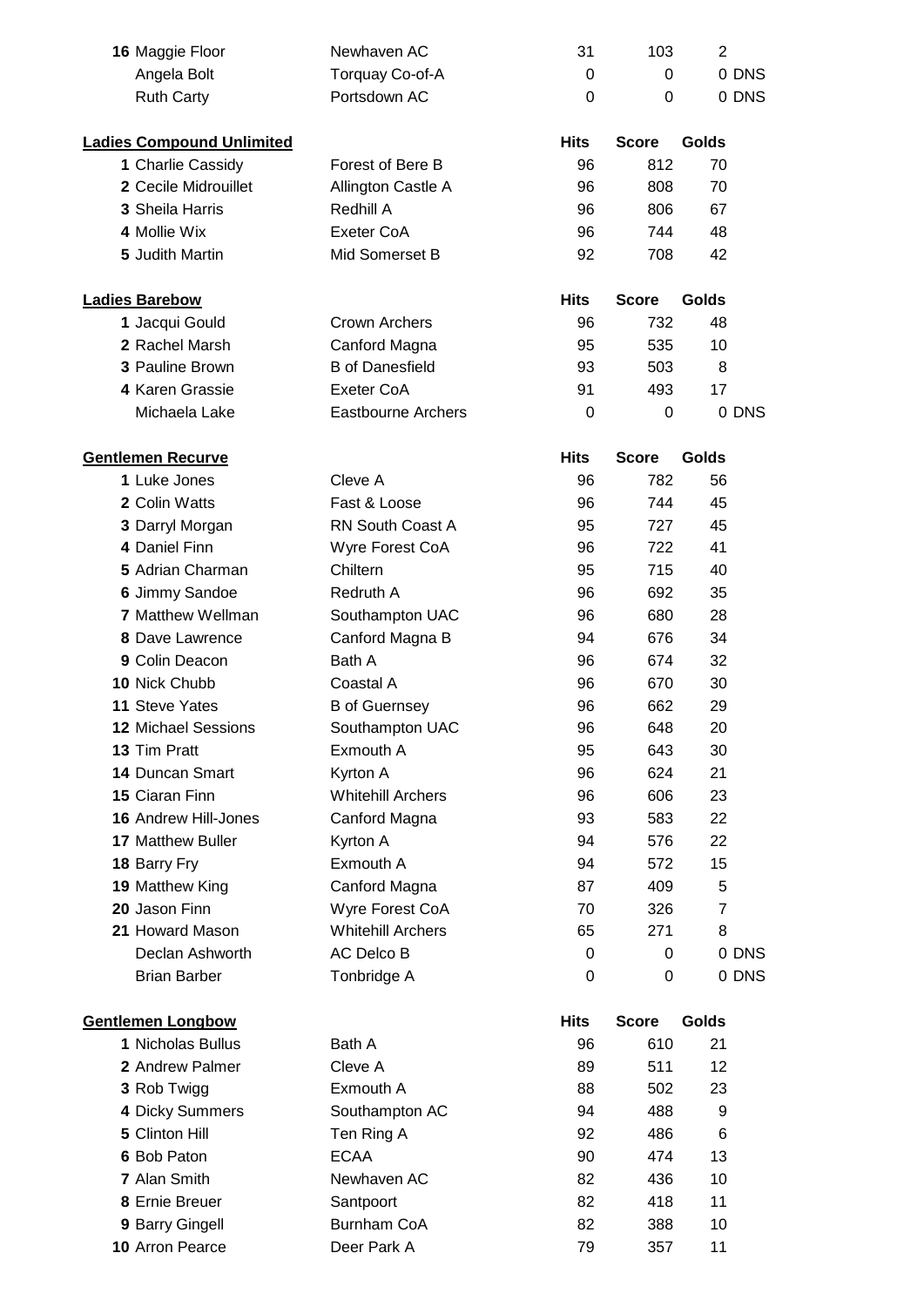| 11 Tony Hazledine                   | <b>Buscot Park A</b>    | 74          | 352            | 6              |
|-------------------------------------|-------------------------|-------------|----------------|----------------|
| 12 Trevor Astley                    | Royal Tox               | 76          | 350            | 5              |
| 13 Mike Beare                       | Osprey A                | 74          | 346            | 8              |
| <b>14 Maarten Porsch</b>            | Santpoort               | 66          | 340            | 5              |
| 15 Keith Raybould                   | Stourbridge CoA         | 73          | 335            | 6              |
| <b>16 Steve Purkiss</b>             | Fox A                   | 71          | 333            | 5              |
| 17 Kenny Hosegood                   | Loco Bowmen             | 68          | 314            | 6              |
| 18 Christopher Quinn                | <b>Exeter CoA</b>       | 72          | 312            | 3              |
| 19 Martin Shaw                      | Bournemouth AC          | 70          | 306            | 6              |
| 20 Ian Pearce                       | Deer Park A             | 71          | 305            | 4              |
| 21 Barry Anscombe                   | <b>Berkhamsted B</b>    | 62          | 292            | 6              |
| 22 Ron Floor                        | Newhaven AC             | 70          | 280            | 4              |
| 23 Pete Smith                       | Forest of Bere B        | 66          | 280            | 6              |
| 24 Ian Evans                        | <b>RN South Coast A</b> | 53          | 269            | $\overline{7}$ |
| 25 Martin Rutland                   | Canford Magna           | 63          | 265            | 1              |
| 26 David Beaney                     | <b>Buscot Park A</b>    | 59          | 247            | 5              |
| 27 John Gallop                      | <b>Burnham CoA</b>      | 62          | 230            | 4              |
| 28 Peter Offin                      | <b>B</b> of Danesfield  | 56          | 214            | $\overline{2}$ |
| 29 Bryan Wachs                      | Cheltenham A            | 55          | 207            | 1              |
| <b>30 Derrick Cox</b>               | <b>Oxford Archers</b>   | 41          | 169            | $\overline{2}$ |
| 31 Jack Davies                      | Newhaven AC             | 43          | 147            | 1              |
| 32 Bill Reynolds                    | Cheltenham A            | 35          | 133            | 3              |
| 33 Theo Kay                         | Gwynedd Bowmen          | 35          | 133            | $\mathbf 0$    |
| <b>Henry Evans</b>                  | Saints & Sinners B      | 0           | 0              | 0 DNS          |
| Tim Ship                            | Southampton AC          | 0           | 0              | 0 DNS          |
| Ron Smith                           | Newhaven AC             | $\mathbf 0$ | $\overline{0}$ | 0 DNS          |
| <b>Gentlemen Compound Unlimited</b> |                         | <b>Hits</b> | <b>Score</b>   | Golds          |
| 1 Stephen Newton                    | Canford Magna           | 96          | 854            | 91             |
| 2 Andy Muggleton                    | Fast & Loose            | 96          | 838            | 83             |
| 3 Chris Jones                       | Cleve A                 | 96          | 832            | 81             |
| 4 Scott Potter                      | Wyre Forest CoA         | 96          | 826            | 80             |
| 5 Ian Chambers                      | Melton Mowbray AC       | 96          | 826            | 78             |
| 5 Neil Wells-R'son                  | Redhill A               | 96          | 826            | 78             |
| 7 Keith Webb                        | Fast & Loose            | 96          | 824            | 76             |
|                                     |                         |             |                |                |

| 9 Phill Carder            | Exmouth A           | 96          | 818          | 78    |
|---------------------------|---------------------|-------------|--------------|-------|
| <b>10 Keith Elsley</b>    | <b>Puriton Gold</b> | 96          | 812          | 72    |
| 11 Robin Perry            | Tockington A        | 96          | 802          | 70    |
| 12 Dave Harris            | Redhill A           | 96          | 792          | 62    |
| 13 Alan Robinson          | Minchinhampton      | 95          | 777          | 59    |
| <b>14 Steve Hammond</b>   | Bath A              | 96          | 770          | 57    |
| <b>15 Dan Courtnell</b>   | Southampton AC      | 96          | 770          | 50    |
| <b>16 Warwick Drew</b>    | Allington Castle A  | 96          | 738          | 46    |
| <b>17 Peter Himsworth</b> | Black & Gold A      | 96          | 736          | 41    |
| <b>Gentlemen Barebow</b>  |                     | <b>Hits</b> | <b>Score</b> | Golds |
| 1 Jason Meehan            | The High Weald AC   | 95          | 709          | 40    |
| 2 Michael Pearce          | Bournemouth AC      | 96          | 698          | 37    |
| <b>3 Steve Morris</b>     | Colchester & Dist   | 96          | 606          | 19    |
| 4 Jan de Goede            | Achilles            | 83          | 425          | 8     |

Kevin Cassidy **Refere Forest of Bere B** 5 823 80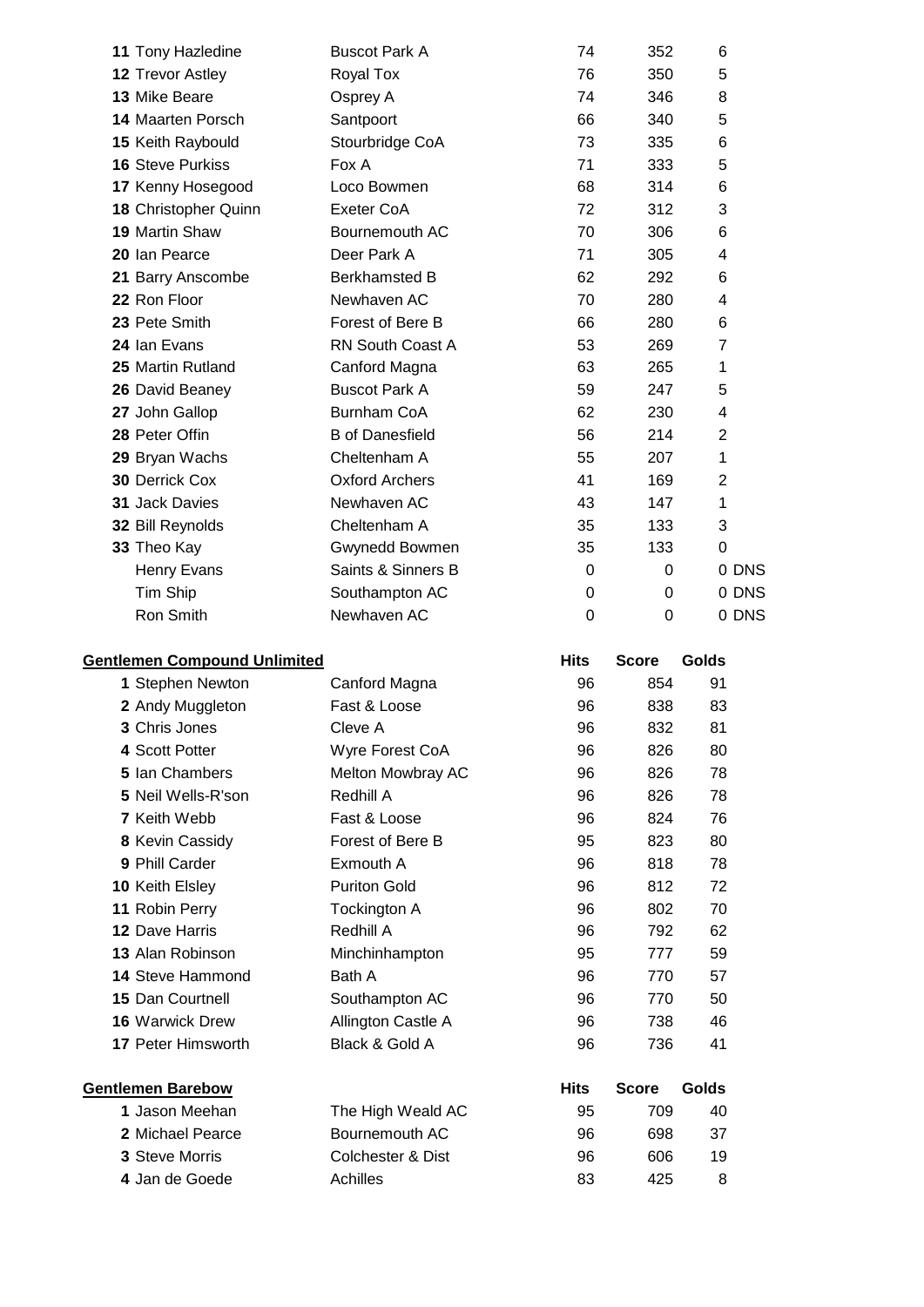## **GRAND WESTERN ARCHERY SOCIETY CHAMPIONSHIPS DOUBLE YORK/HEREFORD**

**UK Record Status & Rose Award**

**SATURDAY 20th & SUNDAY 21st JUNE 2015**

**JUDGES: Mrs P Tonkin, Mr P Collins, Mr J Cunningham, Mr A Gifkins, Mr N Nicholson, Mr G Farrell,**

 **Mrs G Mead, Mr Paul Richards, Mr P Rees (Sat only) & Mr D Ashworth (Sun only)**

#### **Weather Sat - Mostly hot and sunny with a strong changeable breeze Weather Sun - Overcast to start with then sunny spells with a strong changeable wind**

#### **Double Hereford**

| Ladies Recurve             |                              |     | <b>Saturday</b>        |         |             | Sunday                 |         |             | <b>Double</b>          |                |
|----------------------------|------------------------------|-----|------------------------|---------|-------------|------------------------|---------|-------------|------------------------|----------------|
|                            |                              |     | <b>Hits Score Gold</b> |         |             | <b>Hits Score Gold</b> |         |             | <b>Hits Score Gold</b> |                |
| 1 Vikki Gallop             | <b>B</b> of Hatch            | 144 | 1052                   | 59      | 144         | 1064                   | 63      | 288         | 2116                   | 122            |
| 2 Julie Sharkey            | Stalybridge                  | 141 | 1031                   | 59      | 144         | 1026                   | 55      | 285         | 2057                   | 114 V          |
| 3 Zena Barker              | Loco Bowmen                  | 144 | 1042                   | 53      | 144         | 1002                   | 48      | 288         | 2044                   | 101            |
| 4 Susan Elkins             | Wells City A                 | 141 | 983                    | 51      | 144         | 1032                   | 54      | 285         | 2015                   | 105            |
| 5 Amanda George            | Bowmen of Ina                | 143 | 1001                   | 47      | 143         | 1011                   | 49      | 286         | 2012                   | 96             |
| 6 Sarah Lupton             | RN South Coast A             | 143 | 1015                   | 56      | 143         | 985                    | 46      | 286         | 2000                   | 102 V          |
| 7 Abigail Slark            | Southampton UAC              | 143 | 1047                   | 60      | 143         | 951                    | 38      | 286         | 1998                   | 98 V           |
| 8 Jill Newland             | Corsham B                    | 144 | 1028                   | 48      | 141         | 967                    | 41      | 285         | 1995                   | 89             |
| 9 Victoria Burden          | <b>B</b> of Lychett          | 142 | 1004                   | 47      | 143         | 911                    | 34      | 285         | 1915                   | 81             |
| 10 Jenny Charman           | Chiltern                     | 142 | 956                    | 46      | 143         | 933                    | 45      | 285         | 1889                   | 91 V           |
| <b>11 Theresa Watts</b>    | Fast & Loose                 | 143 | 959                    | 36      | 141         | 919                    | 39      | 284         | 1878                   | 75             |
| 12 Janet Ross              | Wellington B                 | 138 | 908                    | 33      | 141         | 929                    | 39      | 279         | 1837                   | 72             |
| <b>13 Alexandra Miller</b> | Southampton UAC              | 144 | 938                    | 43      | 141         | 887                    | 42      | 285         | 1825                   | 85 V           |
| 14 Mel Dawes               | Cleve A                      | 140 | 936                    | 39      | 142         | 874                    | 35      | 282         | 1810                   | 74             |
| 15 Anne Lewin              | Coastal A                    | 143 | 925                    | 36      | 141         | 883                    | 34      | 284         | 1808                   | 70             |
| 16 Hazel Ede               | Bath A                       | 141 | 957                    | 45      | 137         | 841                    | 30      | 278         | 1798                   | 75             |
| <b>17 Claire Morris</b>    | <b>Colchester &amp; Dist</b> | 139 | 867                    | 30      | 138         | 858                    | 37      | 277         | 1725                   | 67 V           |
| 18 Sally Sandoe            | Redruth A                    | 141 | 875                    | 34      | 141         | 845                    | 28      | 282         | 1720                   | 62             |
| 19 Saira Chaudhry          | <b>Exeter CoA</b>            | 139 | 817                    | 24      | 139         | 785                    | 22      | 278         | 1602                   | 46             |
| 20 Karen Williams          | Exeter CoA                   | 135 | 761                    | 24      | 137         | 743                    | 12      | 272         | 1504                   | 36             |
| 21 Marcia Hill-Jones       | Canford Magna                | 126 | 708                    | 23      | 112         | 620                    | 19      | 238         | 1328                   | 42             |
| 22 Sarah Mogridge          | Mid Somerset B               | 119 | 689                    | 24      | 111         | 567                    | 20      | 230         | 1256                   | 44             |
| 23 Samantha Hewkin         | Southampton UAC              | 97  | 459                    | 8       | 106         | 464                    | 8       | 203         | 923                    | 16 V           |
| Sandra Robinson            | Minchinhampton               | 33  | 167                    | 1 Retd  | 137         | 839                    | 30      | 170         | 1006                   | 31             |
| Gemma Underwood            | St Kingsmark                 | 74  | 466                    | 15 Retd | 72          | 476                    | 17 Retd | 146         | 942                    | 32 V           |
| Caroline Lawrence          | Canford Magna                | 141 | 861                    | 33      | $\mathbf 0$ | $\mathbf 0$            | 0 DNS   | 141         | 861                    | 33             |
| <b>Caroline Owen</b>       | <b>Whitehill Archers</b>     | 0   | $\Omega$               | 0 DNS   | 0           | $\Omega$               | 0 DNS   | $\mathbf 0$ | 0                      | 0 <sub>V</sub> |

| <b>Ladies Longbow</b>  |                 | <b>Saturday</b> |                        |    | Sunday |                        |    | <b>Double</b> |                        |      |
|------------------------|-----------------|-----------------|------------------------|----|--------|------------------------|----|---------------|------------------------|------|
|                        |                 |                 | <b>Hits Score Gold</b> |    |        | <b>Hits Score Gold</b> |    |               | <b>Hits Score Gold</b> |      |
| 1 Alison Ward          | Leaves Green B  | 105             | 479                    | 8  | 104    | 464                    |    | 209           | 943                    | 15 V |
| 2 Sophie Woolcock      | Brixham A       | 89              | 435                    | 11 | 94     | 408                    | 11 | 183           | 843                    | 22   |
| 3 Judith Porsch        | Santpoort       | 87              | 431                    | 15 | 86     | 376                    |    | 173           | 807                    | 22 V |
| 4 Mavis Reynolds       | Cheltenham A    | 75              | 315                    | 4  | 89     | 403                    | 9  | 164           | 718                    | 13   |
| 5 Kathy Hammond        | Bath A          | 89              | 347                    |    | 80     | 322                    | 3  | 169           | 669                    | 10   |
| 6 Gerry Gilmour        | Bath A          | 83              | 339                    | 5  | 72     | 298                    | 3  | 155           | 637                    | 8    |
| <b>7 Jackie Walker</b> | Canford Magna   | 76              | 282                    | 3  | 73     | 295                    | 8  | 149           | 577                    | 11   |
| 8 Angela Bolt          | Torquay Co-of-A | 61              | 265                    |    | 63     | 275                    | 6  | 124           | 540                    | 13   |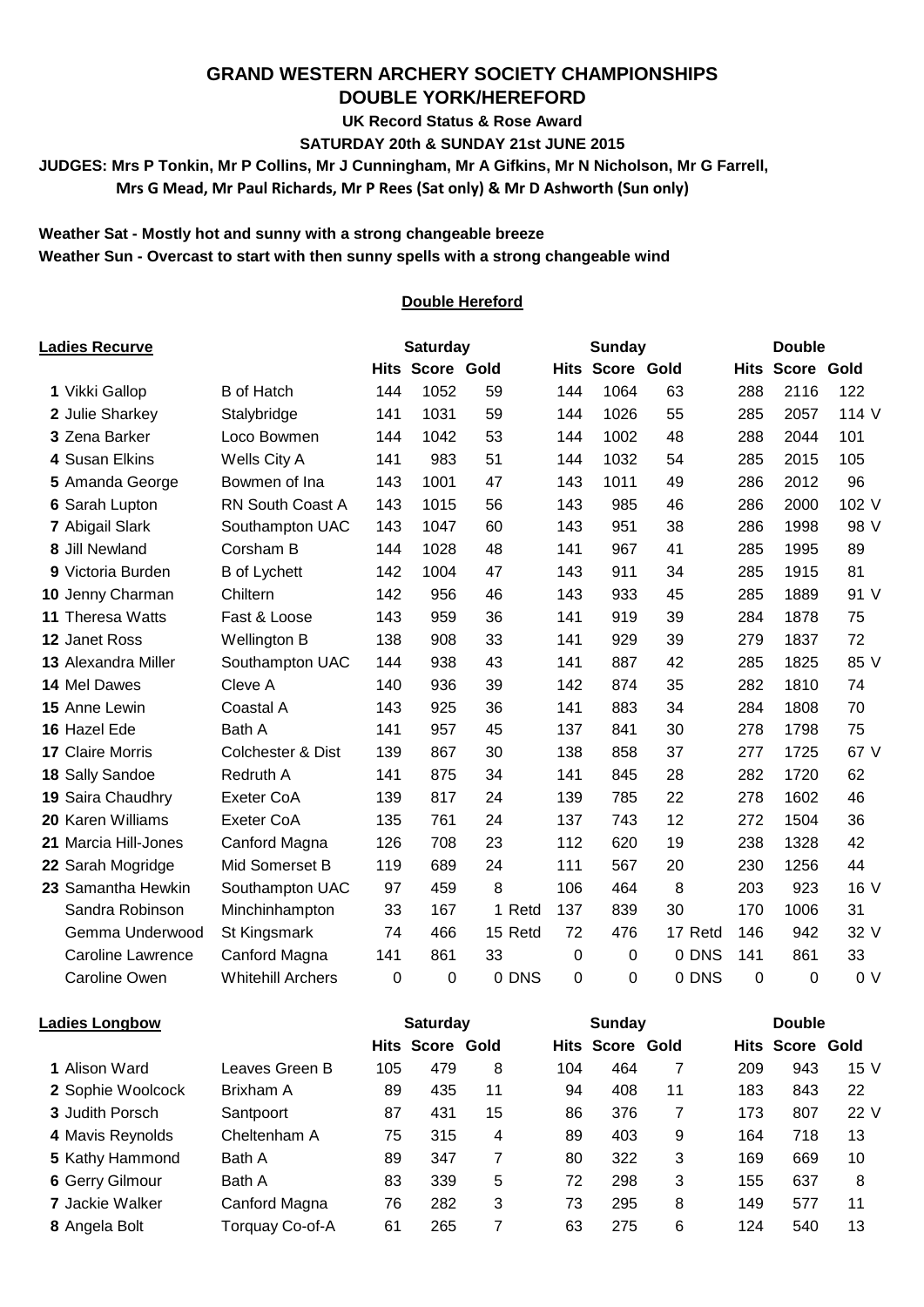| 9 Marika van der Loo   | ACE-Xclusive             | 63 | 261 | 5 | 68 | 260 | 6 | 131 | 521 | 11 V |
|------------------------|--------------------------|----|-----|---|----|-----|---|-----|-----|------|
| 10 Wendy Wills         | Supermarine B            | 68 | 308 | 8 | 55 | 199 |   | 123 | 507 | 9    |
| 11 Jane Forrow         | Exmouth A                | 56 | 220 |   | 39 | 149 | 2 | 95  | 369 | 3    |
| <b>12 Susan Palmer</b> | Cleve A                  | 48 | 180 |   | 50 | 170 |   | 98  | 350 |      |
| 13 June Gaydon         | <b>Firecrest Archers</b> | 42 | 190 | 4 | 41 | 139 | 3 | 83  | 329 |      |
| 14 Michelle Loxley     | South Wilts AC           | 39 | 111 |   | 38 | 140 |   | 77  | 251 |      |
| 15 Petra Nooji         | Santpoort                | 20 | 80  |   | 26 | 100 |   | 46  | 180 | 5 V  |

| <b>Ladies Compound Unlimited</b> |                           | <b>Saturday</b>       |     |                        | Sunday |     |                        | <b>Double</b> |          |                        |       |
|----------------------------------|---------------------------|-----------------------|-----|------------------------|--------|-----|------------------------|---------------|----------|------------------------|-------|
|                                  |                           |                       |     | <b>Hits Score Gold</b> |        |     | <b>Hits Score Gold</b> |               |          | <b>Hits Score Gold</b> |       |
|                                  | <b>1 Pauline Burfitt</b>  | Chippenham A          | 144 | 1222                   | 108    | 142 | 1224                   | 108           | 286      | 2446                   | 216   |
|                                  | 2 Kay Smith               | Devizes B             | 144 | 1226                   | 113    | 144 | 1212                   | 105           | 288      | 2438                   | 218   |
|                                  | <b>3 Rhiannon Norfolk</b> | Bath A                | 144 | 1204                   | 108    | 144 | 1200                   | 99            | 288      | 2404                   | 207   |
|                                  | 4 Jeanette Holder         | Southampton AC        | 143 | 1185                   | 98     | 144 | 1182                   | 93            | 287      | 2367                   | 191 V |
|                                  | 5 Jo Frith                | Mere Archers          | 143 | 1193                   | 99     | 143 | 1139                   | 88            | 286      | 2332                   | 187   |
|                                  | <b>6 Pauline Swift</b>    | <b>Atkins Archers</b> | 143 | 1147                   | 83     | 144 | 1156                   | 85            | 287      | 2303                   | 168 V |
|                                  | <b>7 Charlie Cassidy</b>  | Forest of Bere B      | 143 | 1145                   | 83     | 144 | 1144                   | 93            | 287      | 2289                   | 176 V |
|                                  | 8 Mary Smith              | <b>B</b> of Hatch     | 143 | 1109                   | 81     | 144 | 1120                   | 69            | 287      | 2229                   | 150   |
|                                  | 9 Mollie Wix              | Exeter CoA            | 143 | 1043                   | 57     | 144 | 1048                   | 53            | 287      | 2091                   | 110   |
|                                  | <b>10 Judith Martin</b>   | Mid Somerset B        | 143 | 1025                   | 43     | 143 | 1001                   | 54            | 286      | 2026                   | 97    |
|                                  | 11 Wendy Medhurst         | Kyrton A              | 138 | 910                    | 35     | 134 | 872                    | 37            | 272      | 1782                   | 72    |
|                                  | <b>Hilary Underwood</b>   | Royal Tox             | 0   | 0                      | 0 DNS  | 0   | 0                      | 0 DNS         | $\Omega$ | $\Omega$               | 0 V   |
|                                  |                           |                       |     |                        |        |     |                        |               |          |                        |       |

| <b>Ladies Barebow</b> |     | <b>Saturday</b> |       |                        | Sunday |       |                        | <b>Double</b> |                                |  |
|-----------------------|-----|-----------------|-------|------------------------|--------|-------|------------------------|---------------|--------------------------------|--|
|                       |     |                 |       |                        |        |       |                        |               |                                |  |
| Harlequin B           | 137 | 771             | 21    | 136                    | 730    | 17    | 273                    | 1501          | 38 V                           |  |
| Canford Magna         | 117 | 591             | 9     | 117                    | 603    | 16    | 234                    |               | 25                             |  |
| Exeter CoA            | 115 | 527             | 12    | 93                     | 415    | 8     | 208                    | 942           | 20                             |  |
| <b>Bowflights</b>     | 99  | 455             | 9     | 102                    | 426    | 6     | 201                    | 881           | 15 <sub>V</sub>                |  |
| Harlequin B           |     | 0               | 0 DNS | 0                      | 0      | 0 DNS | 0                      |               | 0 V                            |  |
|                       |     | 0               |       | <b>Hits Score Gold</b> |        |       | <b>Hits Score Gold</b> |               | <b>Hits Score Gold</b><br>1194 |  |

| <b>Gents Recurve</b> |             |     | <b>Saturday</b>        |    | Sunday |                        |    | <b>Double</b> |                        |      |  |
|----------------------|-------------|-----|------------------------|----|--------|------------------------|----|---------------|------------------------|------|--|
|                      |             |     | <b>Hits Score Gold</b> |    |        | <b>Hits Score Gold</b> |    |               | <b>Hits Score Gold</b> |      |  |
| 1 Adam Joyce         | Burnham CoA | 135 | 761                    | 19 | 140    | 856                    | 32 | 275           | 1617                   | 51   |  |
| <b>Gents Longbow</b> |             |     | <b>Saturday</b>        |    |        | Sunday                 |    |               | <b>Double</b>          |      |  |
|                      |             |     | <b>Hits Score Gold</b> |    |        | <b>Hits Score Gold</b> |    |               | <b>Hits Score Gold</b> |      |  |
| 1 Bob Paton          | ECAA        |     |                        |    | 109    | 519                    | 15 | 109           | 519                    | 15 V |  |

## **Double York**

| Gents Recurve            |                         | <b>Saturday</b> |                        |    | Sunday |                        |    | <b>Double</b> |                        |      |
|--------------------------|-------------------------|-----------------|------------------------|----|--------|------------------------|----|---------------|------------------------|------|
|                          |                         |                 | <b>Hits Score Gold</b> |    |        | <b>Hits Score Gold</b> |    |               | <b>Hits Score Gold</b> |      |
| <b>1 Mark Smith</b>      | Bath A                  | 144             | 1076                   | 67 | 143    | 1065                   | 63 | 287           | 2141                   | 130  |
| 2 Mark Renouf            | Bath A                  | 144             | 1024                   | 51 | 144    | 1034                   | 56 | 288           | 2058                   | 107  |
| <b>3</b> Jaibez Macriner | <b>WSCA</b>             | 142             | 988                    | 47 | 142    | 998                    | 45 | 284           | 1986                   | 92   |
| 4 Luke Jones             | Cleve A                 | 142             | 896                    | 37 | 144    | 1000                   | 45 | 286           | 1896                   | 82   |
| 5 Dan Heaton             | <b>Ricky Archers</b>    | 142             | 928                    | 32 | 142    | 914                    | 30 | 284           | 1842                   | 62 V |
| 6 Jacob Vick             | Meriden                 | 143             | 947                    | 42 | 140    | 876                    | 40 | 283           | 1823                   | 82 V |
| 7 John Neusinger         | Wellington B            | 143             | 883                    | 33 | 141    | 923                    | 38 | 284           | 1806                   | 71   |
| 8 Darryl Morgan          | <b>RN South Coast A</b> | 140             | 948                    | 35 | 141    | 855                    | 31 | 281           | 1803                   | 66 V |
| <b>9 Tim Jackson</b>     | <b>B</b> of Hatch       | 138             | 872                    | 33 | 142    | 850                    | 20 | 280           | 1722                   | 53   |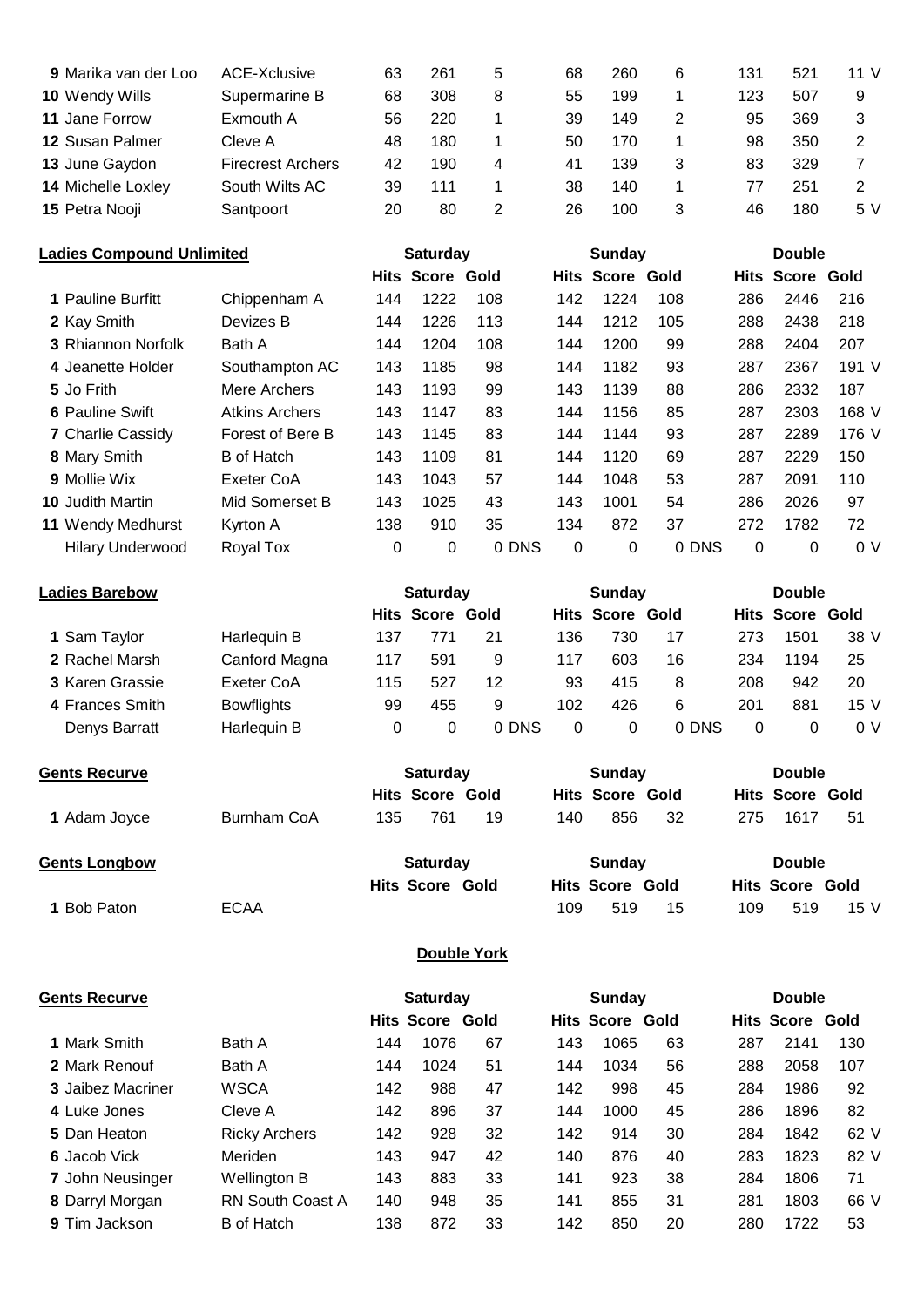| <b>10 Duncan Garner</b>   | Bath A                   | 139 | 857 | 31     | 139      | 859 | 34             | 278 | 1716     | 65              |
|---------------------------|--------------------------|-----|-----|--------|----------|-----|----------------|-----|----------|-----------------|
| 11 Jack Harris            | Barnstaple AC            | 139 | 869 | 36     | 138      | 834 | 31             | 277 | 1703     | 67              |
| 12 Neill Garratt          | Redhill A                | 140 | 840 | 27     | 135      | 787 | 18             | 275 | 1627     | 45 V            |
| 13 Adrian Charman         | Chiltern                 | 134 | 826 | 35     | 134      | 798 | 30             | 268 | 1624     | 65 V            |
| 14 Tim Pratt              | Exmouth A                | 133 | 767 | 28     | 136      | 796 | 24             | 269 | 1563     | 52              |
| 15 Chris Hole             | <b>Burnham CoA</b>       | 138 | 788 | 29     | 139      | 771 | 24             | 277 | 1559     | 53              |
| 16 Nick Chubb             | Coastal A                | 137 | 737 | 22     | 134      | 778 | 21             | 271 | 1515     | 43              |
| 17 Barry Green            | Gosport Bowmen           | 130 | 766 | 25     | 133      | 741 | 27             | 263 | 1507     | 52 V            |
| <b>18 Dave Lawrence</b>   | Canford Magna B          | 137 | 813 | 30     | 125      | 683 | 21             | 262 | 1496     | 51              |
| <b>19 Steve Yates</b>     | <b>B</b> of Guernsey     | 137 | 793 | 26     | 130      | 694 | 17             | 267 | 1487     | 43 V            |
| <b>20 Matthew Wellman</b> | Southampton UAC          | 130 | 722 | 13     | 123      | 709 | 19             | 253 | 1431     | 32 V            |
| 21 Kenny Hosegood         | Loco Bowmen              | 130 | 748 | 22     | 127      | 653 | 15             | 257 | 1401     | 37              |
| 22 Ciaran Finn            | <b>Whitehill Archers</b> | 132 | 716 | 12     | 134      | 662 | 10             | 266 | 1378     | 22 V            |
| 23 David Mortimer         | Cleve A                  | 129 | 647 | 12     | 127      | 723 | 24             | 256 | 1370     | 36              |
| 24 Steve Hammond          | Bath A                   | 136 | 732 | 16     | 123      | 629 | 15             | 259 | 1361     | 31              |
| 25 Ken Heydon             | Torquay Co-of-A          | 135 | 697 | 15     | 119      | 587 | 17             | 254 | 1284     | 32              |
| 26 Michael Sessions       | Southampton UAC          | 106 | 434 | 5      | 125      | 573 | $\overline{7}$ | 231 | 1007     | 12 V            |
| <b>Andrew Hill-Jones</b>  | Canford Magna            | 130 | 634 | 18     | 68       | 356 | 7 Retd         | 198 | 990      | 25              |
| <b>Colin Watts</b>        | Fast & Loose             | 143 | 887 | 31     | 0        | 0   | 0 DNS          | 143 | 887      | 31              |
| <b>Daniel Finn</b>        | Wyre Forest CoA          | 129 | 707 | 20     | 0        | 0   | 0 DNS          | 129 | 707      | 20 V            |
| Duncan Smart              | Kyrton A                 | 111 | 577 | 12     | 8        | 26  | 0 Retd         | 119 | 603      | 12 <sup>2</sup> |
| Declan Ashworth           | AC Delco B               | 117 | 559 | 10     | 0        | 0   | 0 DNS          | 117 | 559      | 10 V            |
| Jimmy Sandoe              | Redruth A                | 48  | 218 | 1 Retd | 22       | 92  | 0 Retd         | 70  | 310      | 1               |
| Keith Adams               | Leaves Green B           | 30  | 108 | 0 Retd | 0        | 0   | 0 DNS          | 30  | 108      | 0 <sub>V</sub>  |
| Jason Finn                | Wyre Forest CoA          | 0   | 0   | 0 DNS  | $\Omega$ | 0   | 0 DNS          | 0   | $\Omega$ | 0 V             |

| <b>Gents Longbow</b>     |                         |    | <b>Saturday</b>        |    |     | Sunday                 |    |     | <b>Double</b>          |                |
|--------------------------|-------------------------|----|------------------------|----|-----|------------------------|----|-----|------------------------|----------------|
|                          |                         |    | <b>Hits Score Gold</b> |    |     | <b>Hits Score Gold</b> |    |     | <b>Hits Score Gold</b> |                |
| 1 Nicholas Bullus        | Bath A                  | 88 | 422                    | 10 | 102 | 514                    | 13 | 190 | 936                    | 23             |
| 2 Clinton Hill           | Ten Ring A              | 99 | 429                    | 6  | 106 | 468                    | 7  | 205 | 897                    | 13 V           |
| 3 Terry Ives             | Canford Magna           | 96 | 488                    | 11 | 83  | 381                    | 8  | 179 | 869                    | 19             |
| 4 Rob Twigg              | Exmouth A               | 91 | 397                    | 11 | 91  | 379                    | 6  | 182 | 776                    | 17             |
| 5 Alan Smith             | Newhaven AC             | 94 | 422                    | 6  | 83  | 351                    | 5  | 177 | 773                    | 11 V           |
| 6 Henry Evans            | Saints & Sinners        | 87 | 365                    | 4  | 87  | 365                    | 7  | 174 | 730                    | 11V            |
| <b>7</b> Andrew Palmer   | Cleve A                 | 80 | 338                    | 6  | 82  | 326                    | 3  | 162 | 664                    | 9              |
| 8 Michael Yeates         | Bowmen of Lychett       | 81 | 349                    | 9  | 79  | 307                    | 6  | 160 | 656                    | 15             |
| 9 Barry Gingell          | <b>Burnham CoA</b>      | 64 | 278                    | 4  | 70  | 314                    | 3  | 134 | 592                    | 7              |
| <b>10 Scott Williams</b> | Exeter CoA              | 70 | 254                    | 2  | 85  | 333                    | 7  | 155 | 587                    | 9              |
| 11 Ernie Breuer          | Santpoort               | 71 | 317                    | 8  | 50  | 232                    | 1  | 121 | 549                    | 9 V            |
| <b>12 Stuart Edwards</b> | Pembroke CoA            | 57 | 249                    | 3  | 63  | 259                    | 6  | 120 | 508                    | 9 V            |
| 13 Christopher Quinn     | <b>Exeter CoA</b>       | 60 | 230                    | 2  | 60  | 242                    | 4  | 120 | 472                    | 6              |
| 14 Keith Clark           | <b>Kestrels AC</b>      | 52 | 204                    | 2  | 49  | 207                    | 3  | 101 | 411                    | 5V             |
| 15 John Gallop           | <b>Burnham CoA</b>      | 47 | 173                    | 3  | 50  | 232                    | 6  | 97  | 405                    | 9              |
| 16 Alex Gilmour          | Bath A                  | 50 | 210                    | 7  | 39  | 187                    | 2  | 89  | 397                    | 9              |
| 17 Mike Beare            | Osprey A                | 61 | 229                    | 3  | 43  | 165                    | 0  | 104 | 394                    | 3              |
| <b>18 Steve Purkiss</b>  | Fox A                   | 46 | 188                    | 3  | 37  | 155                    | 4  | 83  | 343                    | 7V             |
| 19 Keith Hingston        | <b>Exeter CoA</b>       | 48 | 178                    | 2  | 41  | 145                    | 1  | 89  | 323                    | 3              |
| 20 Peter Offin           | <b>B</b> of Danesfield  | 42 | 162                    | 4  | 32  | 122                    | 0  | 74  | 284                    | $\overline{4}$ |
| 21 Maarten Porsch        | Santpoort               | 37 | 147                    | 2  | 38  | 130                    | 2  | 75  | 277                    | 4 V            |
| 22 David Ward            | Leaves Green B          | 27 | 97                     | 2  | 31  | 143                    | 2  | 58  | 240                    | 4 V            |
| 23 Ian Evans             | <b>RN South Coast A</b> | 19 | 93                     | 0  | 30  | 130                    | 1  | 49  | 223                    | 1 <sub>V</sub> |
| 24 Philip Short          | Meriden                 | 24 | 70                     | 1  | 42  | 150                    | 2  | 66  | 220                    | 3V             |
|                          |                         |    |                        |    |     |                        |    |     |                        |                |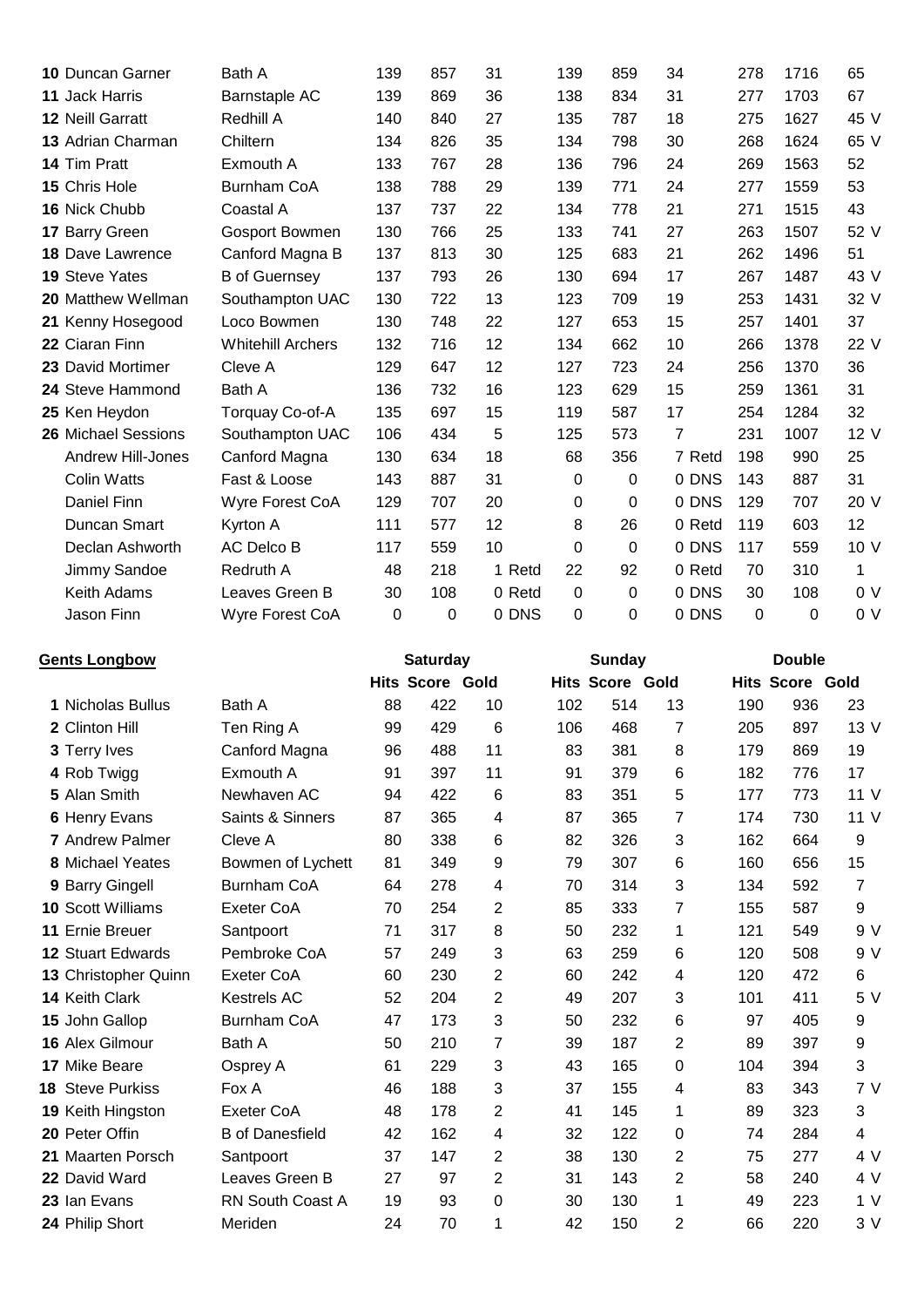| 25 Tony Davis      | <b>Bowflights</b> | 34 | 108 | 2     | 31 | 109 |        | 65 | 217 | 4 V |
|--------------------|-------------------|----|-----|-------|----|-----|--------|----|-----|-----|
| 26 Bryan Wachs     | Cheltenham A      |    | 53  | 2     | 24 | 74  |        | 41 | 127 |     |
| David Smith        | <b>RLSAS</b>      | 75 | 323 |       | 0  |     | 0 DNS  | 75 | 323 | 7 V |
| Steve Chapman      | Newhaven AC       | 59 | 205 |       | 20 | 62  | 0 Retd | 79 | 267 | 1 V |
| <b>Albert Kirk</b> | Bowflights AC     |    | 0   | 0 DNS | 15 | 75  |        | 15 | 75  | 0 V |
| Ron Smith          | Newhaven AC       |    | 0   | 0 DNS | 0  | 0   | 0 DNS  |    |     | 0 V |

| <b>Gents Compound Unlimited</b> |                        | <b>Saturday</b>       |          |                        | <b>Sunday</b> |          |                        | <b>Double</b> |     |                        |                |
|---------------------------------|------------------------|-----------------------|----------|------------------------|---------------|----------|------------------------|---------------|-----|------------------------|----------------|
|                                 |                        |                       |          | <b>Hits Score Gold</b> |               |          | <b>Hits Score Gold</b> |               |     | <b>Hits Score Gold</b> |                |
|                                 | 1 Lee Miller           | Waterside A           | 144      | 1222                   | 109           | 144      | 1204                   | 103           | 288 | 2426                   | 212 V          |
|                                 | 2 Jake Bunce           | Cleve A               | 144      | 1224                   | 112           | 144      | 1198                   | 99            | 288 | 2422                   | 211            |
|                                 | 3 John Bennett         | <b>B</b> of Hatch     | 144      | 1166                   | 87            | 144      | 1184                   | 91            | 288 | 2350                   | 178            |
|                                 | 4 Keith Webb           | Fast & Loose          | 143      | 1167                   | 88            | 144      | 1172                   | 89            | 287 | 2339                   | 177            |
|                                 | 5 Neil Bennett         | Exmouth A             | 144      | 1156                   | 82            | 144      | 1176                   | 91            | 288 | 2332                   | 173            |
|                                 | <b>6 Kevin Cassidy</b> | Forest of Bere B      | 144      | 1180                   | 95            | 144      | 1142                   | 76            | 288 | 2322                   | 171 V          |
|                                 | 7 Gary Bunce           | Cleve A               | 144      | 1174                   | 86            | 143      | 1135                   | 75            | 287 | 2309                   | 161            |
|                                 | 8 Paul Atkins          | <b>B</b> of Hatch     | 143      | 1135                   | 80            | 144      | 1152                   | 83            | 287 | 2287                   | 163            |
|                                 | 9 Graham Smith         | Tockington A          | 143      | 1087                   | 67            | 144      | 1150                   | 81            | 287 | 2237                   | 148            |
|                                 | 10 Tony Smith          | Devizes B             | 144      | 1082                   | 62            | 144      | 1116                   | 77            | 288 | 2198                   | 139            |
|                                 | 11 Andy Muggleton      | Fast & Loose          | 143      | 1105                   | 64            | 144      | 1088                   | 68            | 287 | 2193                   | 132            |
|                                 | 12 Robin Perry         | Tockington A          | 144      | 1082                   | 66            | 143      | 1101                   | 69            | 287 | 2183                   | 135            |
|                                 | 13 Ian Chambers        | <b>Melton Mowbray</b> | 144      | 1074                   | 55            | 144      | 1054                   | 58            | 288 | 2128                   | 113 V          |
|                                 | 14 Phill Carder        | Exmouth A             | 143      | 1059                   | 63            | 144      | 1038                   | 57            | 287 | 2097                   | 120            |
|                                 | 15 Alan Robinson       | Minchinhampton        | 144      | 1026                   | 51            | 144      | 1030                   | 51            | 288 | 2056                   | 102            |
|                                 | 16 George Pengelly     | Wells City A          | 141      | 1025                   | 51            | 138      | 970                    | 42            | 279 | 1995                   | 93             |
|                                 | 17 Peter Himsworth     | Black & Gold A        | 139      | 899                    | 38            | 140      | 806                    | 18            | 279 | 1705                   | 56             |
|                                 | Stephen Newton         | Canford Magna         | 144      | 1160                   | 87            | 0        | 0                      | 0 DNS         | 144 | 1160                   | 87             |
|                                 | <b>Scott Potter</b>    | Wyre Forest CoA       | 6        | 40                     | 0 Retd        | $\Omega$ | 0                      | 0 DNS         | 6   | 40                     | 0 <sup>0</sup> |
|                                 | Dominic Latham         | Bath A                | $\Omega$ | 0                      | 0 DNS         | 0        | 0                      | 0 DNS         | 0   | 0                      | $\mathbf 0$    |
|                                 |                        |                       |          |                        |               |          |                        |               |     |                        |                |

| <b>Gents Barebow</b> |                   |     | <b>Saturday</b>        |       |     | <b>Sunday</b>          |          |     | <b>Double</b>          |      |
|----------------------|-------------------|-----|------------------------|-------|-----|------------------------|----------|-----|------------------------|------|
|                      |                   |     | <b>Hits Score Gold</b> |       |     | <b>Hits Score Gold</b> |          |     | <b>Hits Score Gold</b> |      |
| 1 Michael Pearce     | Bournemouth AC    | 140 | 752                    | 19    | 134 | 734                    | 19       | 274 | 1486                   | 38   |
| 2 Steve Morris       | Colchester & Dist | 127 | 487                    | 9     | 93  | 451                    | 11       | 220 | 938                    | 20 V |
| 3 Jan de Goede       | Achilles          | 63  | 263                    | 3     | 54  | 204                    | 4        | 117 | 467                    | 7 V  |
| 4 Steve Marsh        | Tockington A      | 51  | 201                    | 3     | 71  | 259                    | 4        | 122 | 460                    | 7    |
| 5 Chris Hassall      | Mid Somerset B    | 34  | 126                    | 3     | 44  | 150                    | $\Omega$ | 78  | 276                    | 3    |
| Alan Holder          | Southampton AC    | 0   | 0                      | 0 DNS | 137 | 769                    | 20       | 137 | 769                    | 20 V |
| <b>Brian Taylor</b>  | Harlequin B       | 0   | 0                      | 0 DNS | 0   | 0                      | 0 DNS    | 0   | 0                      | 0 V  |
|                      |                   |     |                        |       |     |                        |          |     |                        |      |

| <b>Ladies Longbow</b> |            | <b>Saturday</b> |                        |  | Sundav                 |     |  | <b>Double</b>          |     |   |  |
|-----------------------|------------|-----------------|------------------------|--|------------------------|-----|--|------------------------|-----|---|--|
|                       |            |                 | <b>Hits Score Gold</b> |  | <b>Hits Score Gold</b> |     |  | <b>Hits Score Gold</b> |     |   |  |
| 1 Myra Hingston       | Exeter CoA | 38              | 154                    |  |                        | 126 |  |                        | 280 | 6 |  |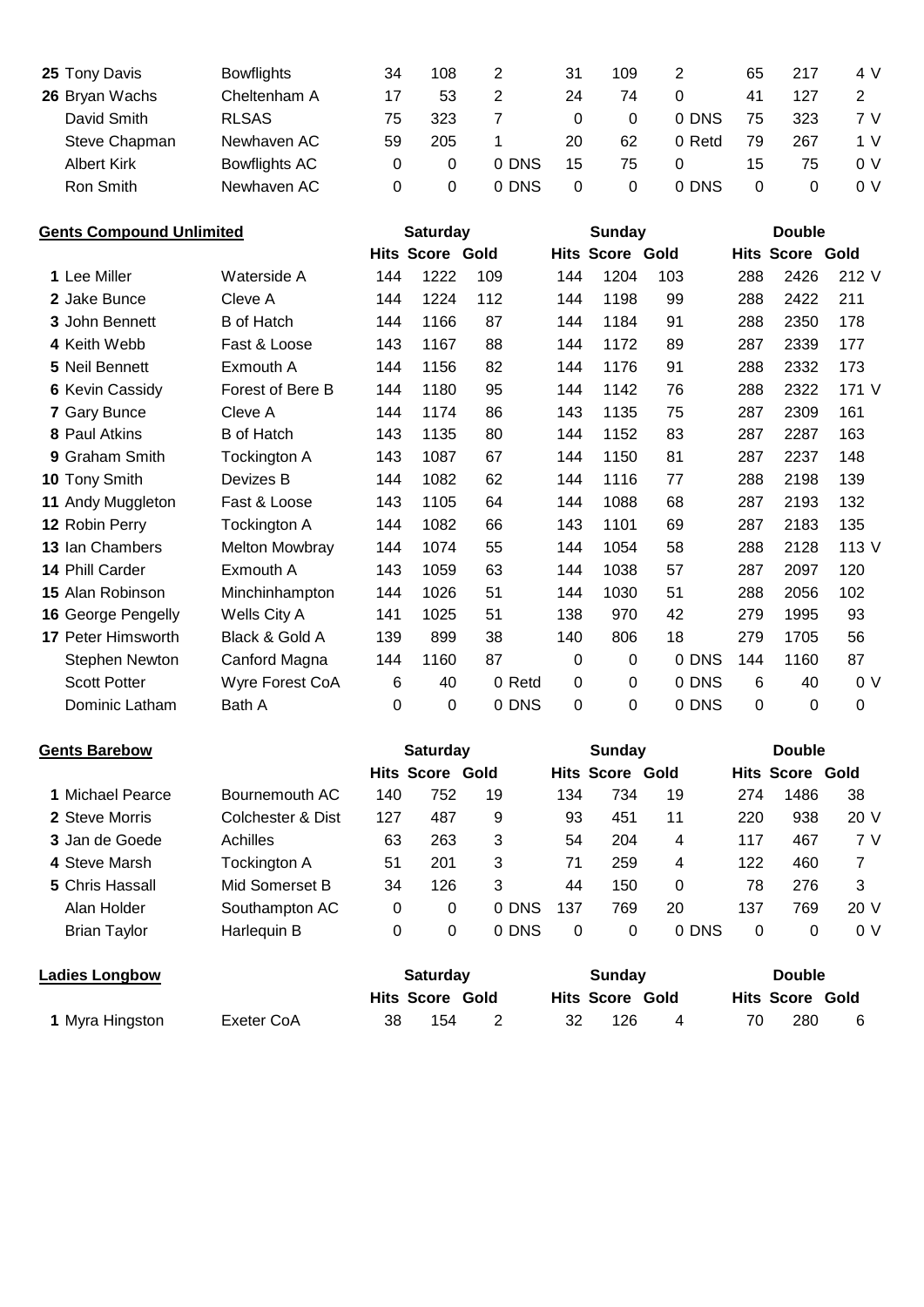## **NATIONAL ROUND SATURDAY 20th JUNE 2015**

## **UK Record Status**

| <b>Ladies Recurve</b> |                          | <b>Hits</b> | <b>Score</b>   | Golds          |
|-----------------------|--------------------------|-------------|----------------|----------------|
| 1 Barbara Anscombe    | <b>Berkhamsted B</b>     | 71          | 463            | 9              |
| 2 Samantha Mansell    | Redhill A                | 68          | 332            | $\overline{7}$ |
| 3 Alice Beaney (J)    | <b>Buscot Park A</b>     | 62          | 316            | $\overline{7}$ |
| <b>Ladies Longbow</b> |                          | <b>Hits</b> | <b>Score</b>   | Golds          |
| 1 Carole Johnson      | Leaves Green B           | 36          | 140            | 2              |
| 2 Patricia Phillimore | Canford Magna            | 42          | 124            | 1              |
| 3 Sandra Willis       | Surrey B                 | 21          | 73             | $\overline{2}$ |
| 4 April Kirk          | Bowflight's AC           | 8           | 22             | $\Omega$       |
| <b>Ladies Barebow</b> |                          | <b>Hits</b> | <b>Score</b>   | <b>Golds</b>   |
| 1 Pauline Brown       | <b>B</b> of Danesfield   | 69          | 371            | 8              |
| <b>Gents Recurve</b>  |                          | <b>Hits</b> | <b>Score</b>   | <b>Golds</b>   |
| 1 Darren Ebdon        | Brixham A                | 72          | 542            | 29             |
| 2 Alan Brown          | <b>B</b> of Danesfield   | 57          | 261            | 5              |
| 3 James Sweeney (J)   | Stalybridge              | 55          | 221            | 3              |
| <b>Howard Mason</b>   | <b>Whitehill Archers</b> | 0           | 0              | 0 DNS          |
| <b>Gents Longbow</b>  |                          | <b>Hits</b> | <b>Score</b>   | Golds          |
| 1 Tony Hazledine      | <b>Buscot Park A</b>     | 60          | 278            | $\overline{7}$ |
| 2 Martin Rutland      | Canford Magna            | 50          | 216            | 5              |
| 3 Barry Anscombe      | <b>Berkhamsted B</b>     | 50          | 214            | $\overline{2}$ |
| 4 David Beaney        | <b>Buscot Park A</b>     | 44          | 174            | $\overline{2}$ |
| 5 Peter Gerrie        | Royal Tox                | 28          | 122            | 5              |
| <b>6 David Willis</b> | <b>Surrey B</b>          | 19          | 83             | $\overline{2}$ |
| lan Pearce            | Deer Park A              | 0           | 0              | 0 DNS          |
| Mick Tappin           | Harlequin B              | 0           | 0              | 0 DNS          |
| Paul Tuffs            | Bath A                   | 0           | $\overline{0}$ | 0 DNS          |

## **UK Record Status NATIONAL ROUND SUNDAY 21st JUNE 2015**

| <b>Ladies Recurve</b>  |                        | <b>Hits</b> | <b>Score</b> | Golds |
|------------------------|------------------------|-------------|--------------|-------|
| 1 Barbara Anscombe     | <b>Berkhamsted B</b>   | 72          | 480          | 15    |
| 2 Samantha Mansell     | Redhill A              | 60          | 270          | 3     |
| Vicki Ellis            | Cleve A                | 0           | 0            | 0 DNS |
| <b>Ladies Longbow</b>  |                        | <b>Hits</b> | <b>Score</b> | Golds |
| 1 Carole Johnson       | Leaves Green B         | 43          | 163          | 2     |
| 2 Patricia Phillimore  | Canford Magna          | 36          | 134          | 1     |
| <b>3 Sandra Willis</b> | Surrey B               | 22          | 80           | 1     |
| 4 April Kirk           | Bowflights AC          | 6           | 20           | 1     |
| <b>Ladies Barebow</b>  |                        | <b>Hits</b> | <b>Score</b> | Golds |
| 1 Pauline Brown        | <b>B</b> of Danesfield | 67          | 345          | 6     |